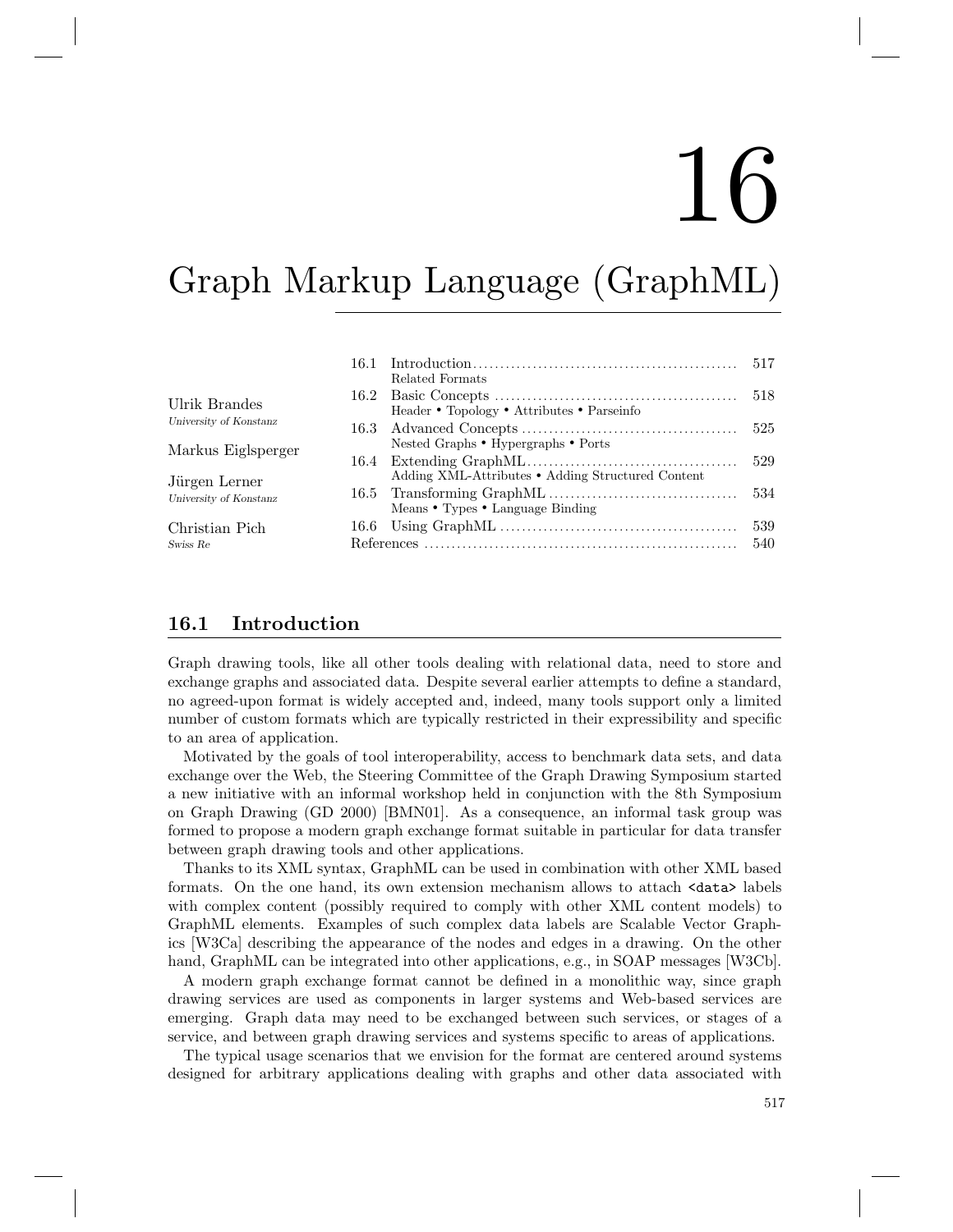them. Such systems will contain or call graph drawing services that add or modify layout and graphics information. Moreover, such services may compute only partial information or intermediate representations, for instance because they instantiate only part of a staged layout approach such as the topology-shape-metrics or Sugiyama frameworks [DBETT99, STT81]. We hence aimed to satisfy the following key goal.

The graph exchange format should be able to represent arbitrary graphs with arbitrary additional data, including layout and graphics information. The additional data should be stored in a format appropriate for the specific application, but should not complicate or interfere with the representation of data from other applications.

GraphML is designed with this and the following more pragmatic goals in mind:

- Simplicity: The format should be easy to parse and interpret for both humans and machines. As a general principle, there should be no ambiguities and thus a single well-defined interpretation for each valid GraphML document.
- Generality: There should be no limitation with respect to the graph model, i.e., hypergraphs, hierarchical graphs, etc. should be expressible within the same basic format.
- Extensibility: It should be possible to extend the format in a well-defined way to represent additional data required by arbitrary applications or more sophisticated use (e.g., sending a layout algorithm together with the graph).
- Robustness: Systems not capable of handling the full range of graph models or added information should be able to easily recognize and extract the subset they can handle.

#### 16.1.1 Related Formats

Besides GraphML there is a multitude of file formats for serializing graphs. Among the simplest ones are direct ASCII-based codings of tables (matrices) or lists, such as tabseparated value files. Specific instances of these include UCINET's \*.dl files [BEF99] and Pajek's \*.net files [DMB05]. XML-based formats to represent graphs include GXL [Win02], and DyNetML [TRC03].

#### 16.2 Basic Concepts

In this section, we describe how graphs and simple graph data are represented in GraphML. The graph model used in this section is a *labeled mixed multigraph*, i.e., a tuple

$$
G=(V,E,\mathcal{D}),
$$

where V is a set of nodes, E a multi-set containing directed and undirected edges, and  $\mathcal{D}$  a set of data labels that are partial functions from  $\{G\} \cup V \cup E$  into some specified range of values. The data labels can encode, e. g., properties of nodes and edges such as graphical variables or, if nodes correspond to social actors, demographic characteristics such as gender or age. Thus, our graph model includes graphs that can contain both directed and undirected edges, loops, and multi-edges. This graph model will be extended in Section 16.3, where advanced concepts for the graph topology, like nested graphs, hypergraphs, and ports, are introduced. As an example, consider the document fragment and the graph it describes in Figure 16.1.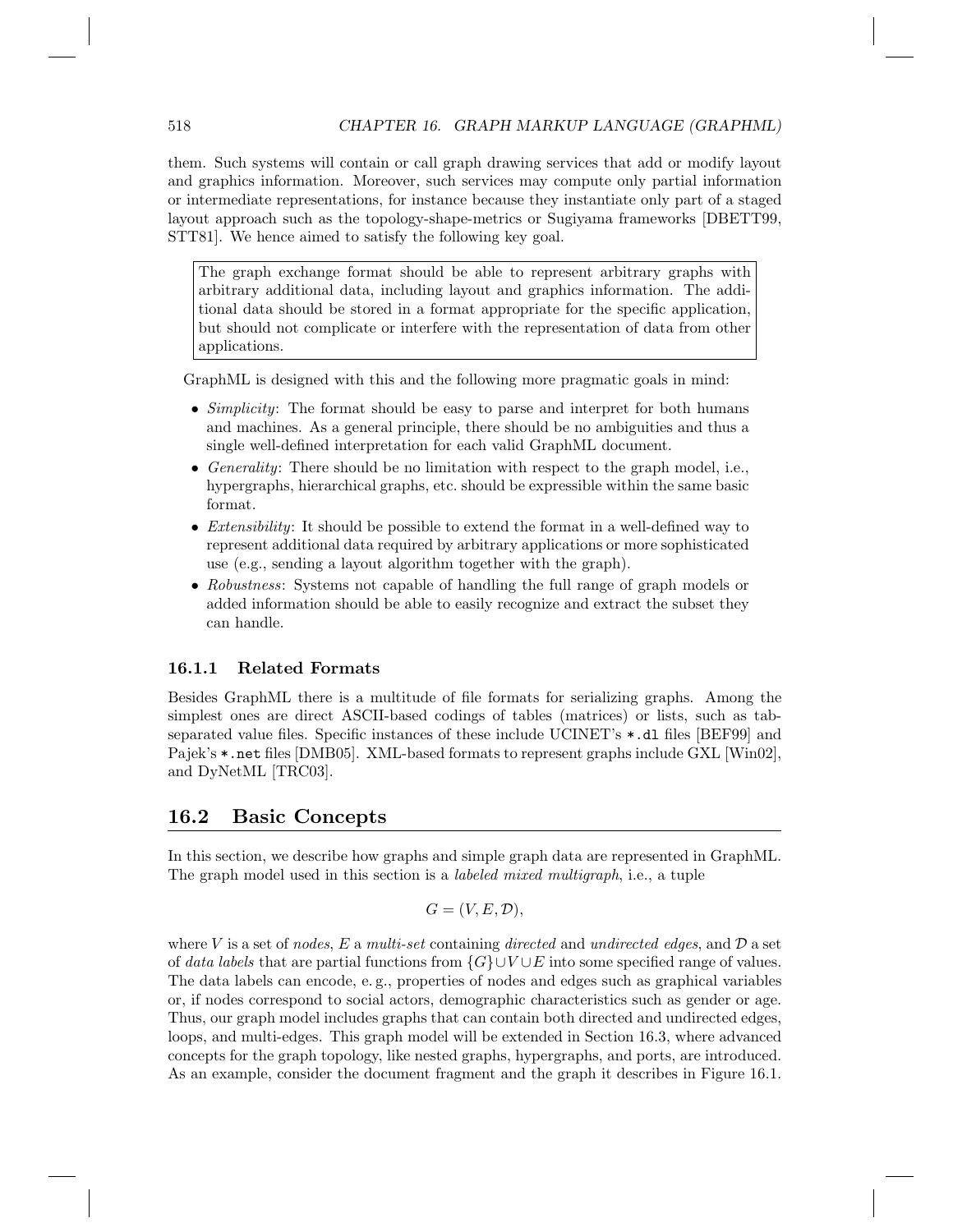```
<graphml>
  <graph edgedefault="directed">
    <sub>node</sub> id="v1"/></sub>
    \text{1} <node id="v2"/>
    <node id="v3"/>
    <node id="v4"/>
    <edge source="v1" target="v2"/>
                                                      2
    <edge source="v1" target="v3"/>
    <edge source="v2" target="v4"/>
    <edge source="v2" target="v4" directed="false"/>
  </graph>
</graphml>
```
Figure 16.1 A graph and its representation in GraphML.

#### 16.2.1 Header

The document fragment shown in Figure 16.1 is not yet a valid XML document. Valid XML documents must declare in their header either a DTD (*document type definition*) or an XML schema. Both DTDs or schemas define a subset of all XML documents that forms a certain language. The GraphML language has been defined by a schema. Although a DTD is provided to support parsers that cannot handle schema definitions, the only normative specification is the GraphML schema located at

#### http://graphml.graphdrawing.org/xmlns/1.1/graphml.xsd

The document shown in Figure 16.2 is minimal to be a GraphML document that can be validated against the above schema. Actually, it defines an empty set of graphs. Areas starting with  $\leq$  -- and ending with  $\leq$  are comments.

```
<?xml version="1.0" encoding="UTF-8"?>
<graphml xmlns="http://graphml.graphdrawing.org/xmlns"
   xmlns:xsi="http://www.w3.org/2001/XMLSchema-instance"
   xsi:schemaLocation="http://graphml.graphdrawing.org/xmlns
    http://graphml.graphdrawing.org/xmlns/1.1/graphml.xsd">
   <!--Content: List of graphs and data-->
</graphml>
```
Figure 16.2 A minimal valid GraphML document.

The first line of the GraphML document in Figure 16.2 is an XML process instruction which defines that the document adheres to the XML 1.0 standard and that the encoding of the document is UTF-8, the standard encoding for XML documents. Of course other encodings can be chosen for GraphML documents.

The second line contains the root-elementXS of a GraphML document: the  $\epsilon$ graphml> element. The  $\epsilon$ graphml> element, like all other GraphML elements, belongs to the namespace http://graphml.graphdrawing.org/xmlns. For this reason we define this namespace as the default namespace in the document by adding the XML Attribute

xmlns="http://graphml.graphdrawing.org/xmlns"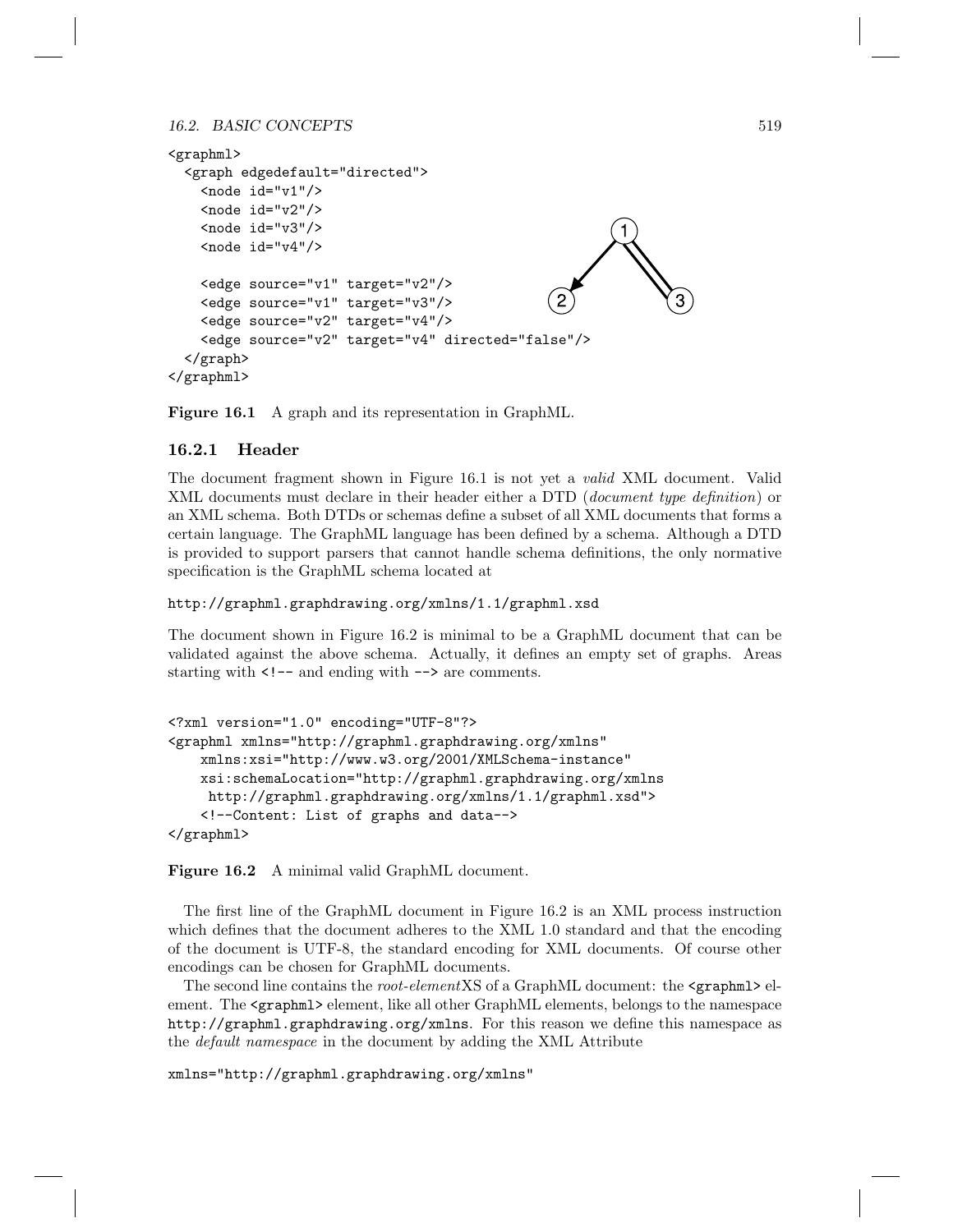to it. The next two XML Attributes declare which XML Schema is used for validation of this document. The attribute

xmlns:xsi="http://www.w3.org/2001/XMLSchema-instance"

defines xsi as the namespace prefix for the XML Schema namespace. The attribute,

```
xsi:schemaLocation="http://graphml.graphdrawing.org/xmlns
                   http://graphml.graphdrawing.org/xmlns/1.1/graphml.xsd"
```
defines the XML Schema location for the GraphML namespace. It provides the information that all elements in the GraphML namespace are validated against the file graphml.xsd located at the given URL. Of course, validation is not necessarily performed using this file. Local copies of graphml.xsd can also be specified as schema locations. (Generally, the value of the schemaLocation attribute is a list of pairs, where the first element of each pair denotes a namespace and the second points to a file where elements of this namespace are defined.)

The XML Schema reference provides means to validate the document and is therefore strongly recommended. If validation is not considered necessary, the schema location declaration can be omitted. A minimal GraphML document without Schema reference is shown in Figure 16.3. Note that this file is not a valid document according to the XML specifica-

```
<?xml version="1.0" encoding="UTF-8"?>
<graphml xmlns="http://graphml.graphdrawing.org/xmlns" >
        <!--Content: List of graphs and data-->
</graphml>
```
Figure 16.3 A minimal GraphML document without a schema reference.

tion.

#### 16.2.2 Topology

In this section, we describe how the basic graph-topology (nodes and edges) are represented in GraphML.

Remind the document fragment shown in Figure 16.1. A graph is represented in GraphML by a <graph> element. The <graphml> element can contain any number of <graph>s. The nodes of a graph are represented by a list of  $\leq$ node $\geq$  elements. Each node must have an id attribute. The edge set is represented by a list of <edge> elements. Edges and nodes may be ordered arbitrarily and it is not required that all nodes are listed before all edges. Clearly, the space requirement for storing a graph with  $n$  nodes and  $m$  edges in GraphML is in  $\mathcal{O}(n+m)$ .

Edges point to source- and target-nodes by the values of their attributes source and target, respectively. It is ensured in the GraphML Schema specification that node-ids are unique within the enclosing  $\langle \text{graph} \rangle$  and that the attribute values of the source and target attributes match the id of some <node> within the enclosing <graph>. The possibility of enforcing this constraint already in the definition of the GraphML language is one of the advantages of using XML schema instead of a DTD.

The edgedefault attribute of  $\langle$ graph> declares whether edges are understood as directed or undirected per default. Individual <edge>s can overwrite this default by setting the value of their directed attribute to true or false, respectively.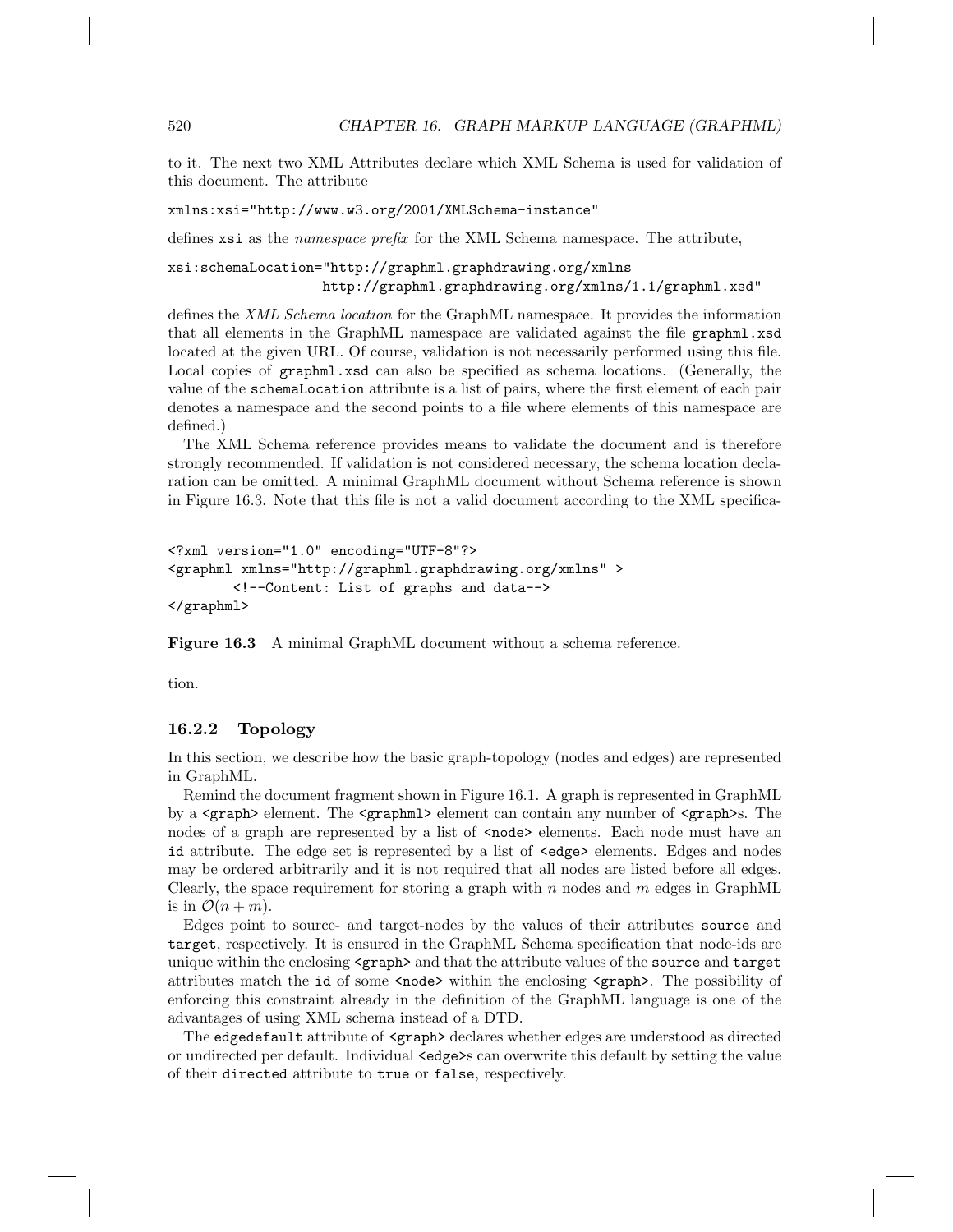#### 16.2. BASIC CONCEPTS 521

```
<?xml version="1.0" encoding="UTF-8"?>
<graphml>
  <key id="d0" for="node"
       attr.name="color" attr.type="string">
    <default>yellow</default>
  </key>
  <key id="d1" for="edge"
       attr.name="weight" attr.type="double"/>
  <graph id="G" edgedefault="undirected">
    <node id="n0">
      <data key="d0">green</data>
    </node>
    <sub>node</sub> id="n1"/></sub>
    <node id="n2">
      <data key="d0">blue</data>
    </node>
    <node id="n3">
      <data key="d0">red</data>
    </node>
    <node id="n4"/>
    <node id="n5">
      <data key="d0">turquoise</data>
    </node>
    <edge id="e0" source="n0" target="n2">
      <data key="d1">1.0</data>
    </edge>
    <edge id="e1" source="n0" target="n1">
      <data key="d1">1.0</data>
    </edge>
    <edge id="e2" source="n1" target="n3">
      <data key="d1">2.0</data>
    </edge>
    <edge id="e3" source="n3" target="n2"/>
    <edge id="e4" source="n2" target="n4"/>
    <edge id="e5" source="n3" target="n5"/>
    <edge id="e6" source="n5" target="n4">
      <data key="d1">1.1</data>
    </edge>
  </graph>
</graphml>
```


Figure 16.4 Graph with attributes. Edges have weights and nodes have colors. (For readability, the namespace declarations and schema location information has been left out.)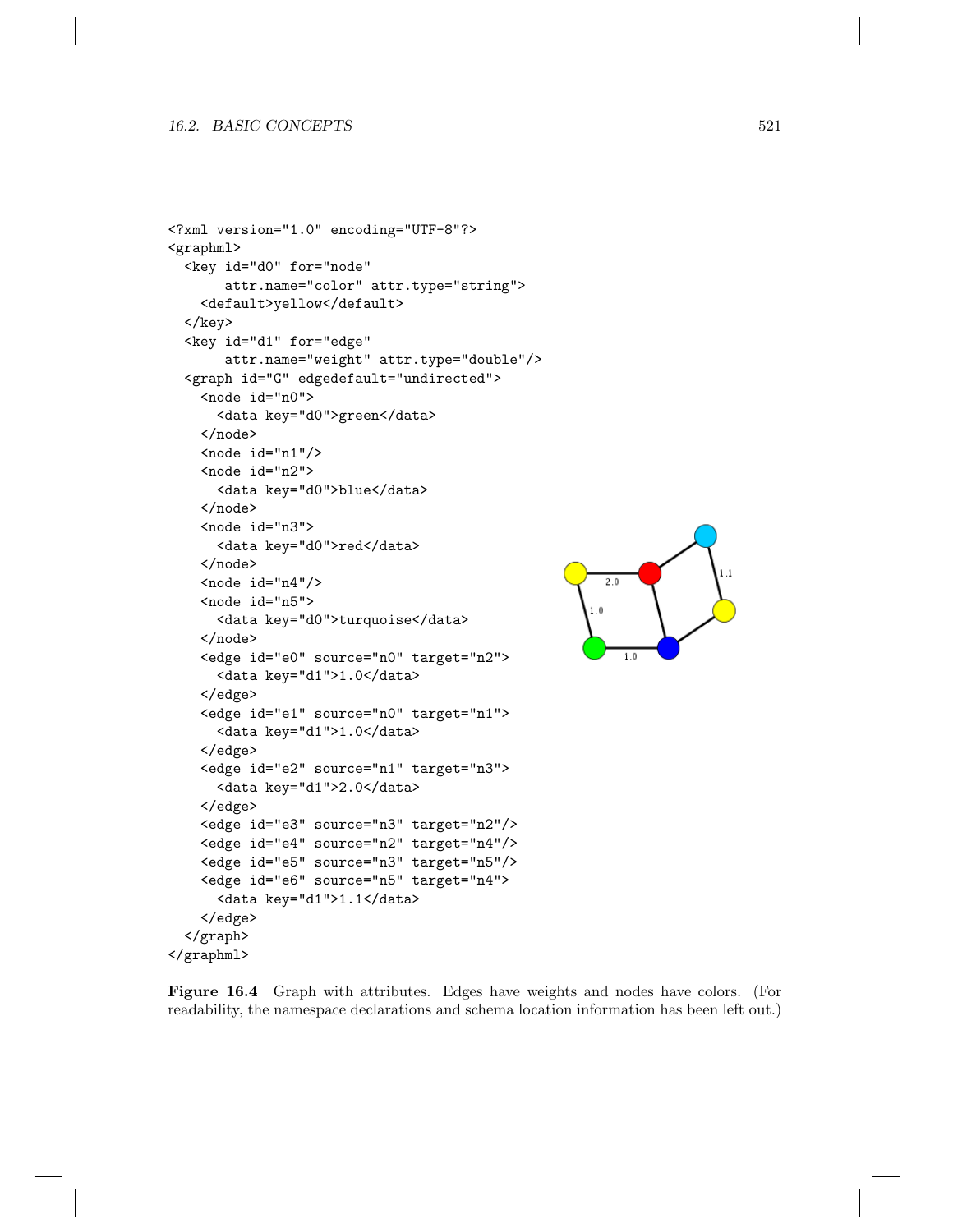#### 16.2.3 Attributes

In the previous section we discussed how to describe the topology of a graph in GraphML. While pure topological information may be sufficient for some applications of GraphML, for most of the time additional information is needed. With the help of the extension GraphML-Attributes one can specify additional information of simple type for the elements of the graph. Simple type means that the information is restricted to scalar values, e.g., numerical values and strings. The GraphML-Attributes extension is already included in the file

#### http://graphml.graphdrawing.org/xmlns/1.1/graphml.xsd

thus the header of the following example file may look like the one in Section 16.2.1. GraphML-Attributes must not be confused with XML-attributes which are a different concept (putting it in a simple way, GraphML-Attributes add information to graphs, sets of graphs, or parts of graphs and XML-attributes add information to XML elements).

In most cases, additional information can and should be attached to GraphML elements by usage of GraphML-Attributes as described in this section. This ensures readability for other GraphML parsers. If a custom data-format is necessary, then the GraphML language can be extended to include arbitrary data in well-defined places. How extensions can be defined is described in Section 16.4.

GraphML-Attributes are considered to be partial functions that assign values to elements of the graph (which often but not necessarily have the same type). For example edges weights can be viewed as a function from the set of edges  $E$  to the real numbers.

$$
weight: E \to \mathbf{R}.
$$

As a different example, node colors can be represented by a function from the set of nodes V to strings over a certain alphabet  $\Sigma$ .

$$
\mathrm{color} \colon\! V \to \Sigma^*.
$$

To add data functions to graph elements, the GraphML key/data mechanism has to be used. A  $\langle \text{key} \rangle$  element, at the beginning of the document, *declares* a new data function; more precisely, the  $\langle \text{key} \rangle$  element specifies the function's id, name, domain, and range of values. The values of the function are *defined* by <data> elements.

The declaration of all data functions right at the beginning of the document has the benefit that parsers can build up appropriate data structures at the beginning of the parsing process. Likewise, parsers can recognize if some required data is missing. The GraphML document shown in Figure 16.4 is an example illustrating the key/data mechanism. The weight function is declared in the line

#### <key id="d1" for="edge" attr.name="weight" attr.type="double"/>

A <key> has an XML attribute called for that specifies the *domain* of the data function. The attribute for may assume values like graph, node, edge, graphml and names of other graph element types introduced later in Section 16.3. The XML attribute for may also assume the value all having the meaning that these data labels can be attached to all graph elements. The attribute for as well as a unique  $id$  are mandatory for  $\langle key \rangle$  elements. The GraphML-Attributes extension provides two more attributes for  $\langle \text{key} \rangle$ : the attribute attr.name, which defines the name of the data function and is used by parsers to recognize "their" data, and the attribute attr.type, which specifies the range of the data values.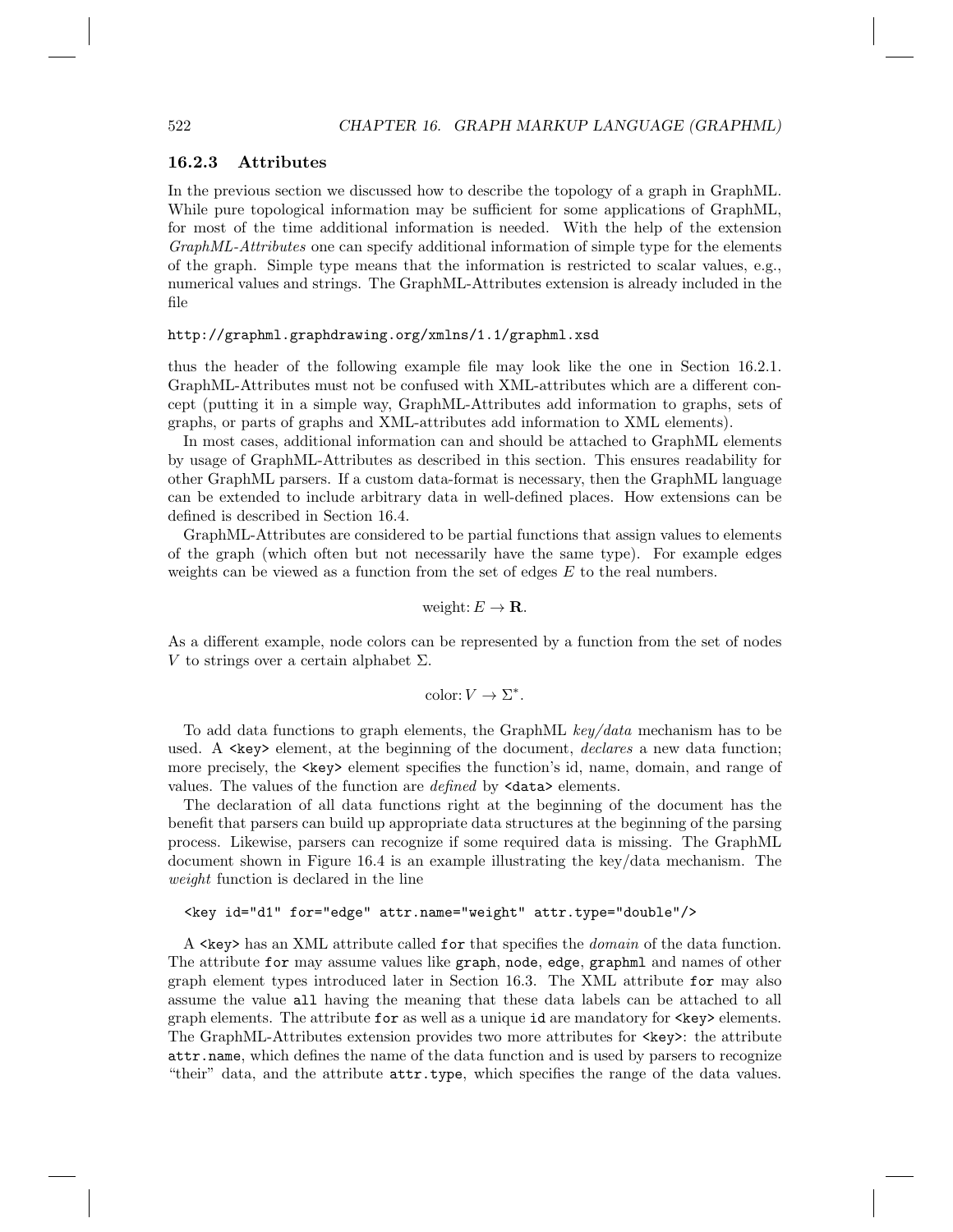#### 16.2. BASIC CONCEPTS 523

Possible values for attr.type are boolean, int, long, float, double, and string having the obvious meaning.

A parser that handles edge weights will typically, after parsing the above line, initialize some internal data structure that stores doubles for each edge. Conversely, a parser that does not know or does not need a function for edges with the name "weight" will simply ignore the associated <data> elements. Values for the data functions are defined in <data> elements. For example, the code fragment

```
<edge id="e0" source="n0" target="n2">
  <data key="d1">1.0</data>
</edge>
```
defines a value of 1.0 as weight for the enclosing  $\leq$  edge>. The  $\leq$  data> elements point to  $\langle$ key>s by their key attribute. It is ensured in the GraphML schema that the value of the key attribute must match the id of some <key> element within the same document.

Since in general data labels are only partial functions, <data> elements need not be present for all edges. For example the edge

<edge id="e3" source="n3" target="n2"/>

does not define a value for the weight function. However,  $\langle \text{key}\rangle$ s can define default values for the associated data function. For example

```
<key id="d0" for="node" attr.name="color" attr.type="string">
 <default>yellow</default>
</key>
```
declares a function named color on the set of nodes and defines yellow as the default node color. Thus, the node

```
<sub>node</sub> id="n4"/></sub>
```
is understood as being colored yellow. Nodes can overwrite the default by their <data> element. For instance, the node

```
<node id="n0">
 <data key="d0">green</data>
</node>
```
is colored green. The default mechanism serves to save space if many elements assume the same value.

#### 16.2.4 Parseinfo

There is one more extension, called *GraphML-Parseinfo*, to the core structural part of GraphML. GraphML-Parseinfo makes it possible to write simple parsers that rely on additional information in the GraphML files. The GraphML-Parseinfo extension is already included in the file

http://graphml.graphdrawing.org/xmlns/1.1/graphml.xsd

thus the header of the example file in Figure 16.5 may look like the one in Section 16.2.1.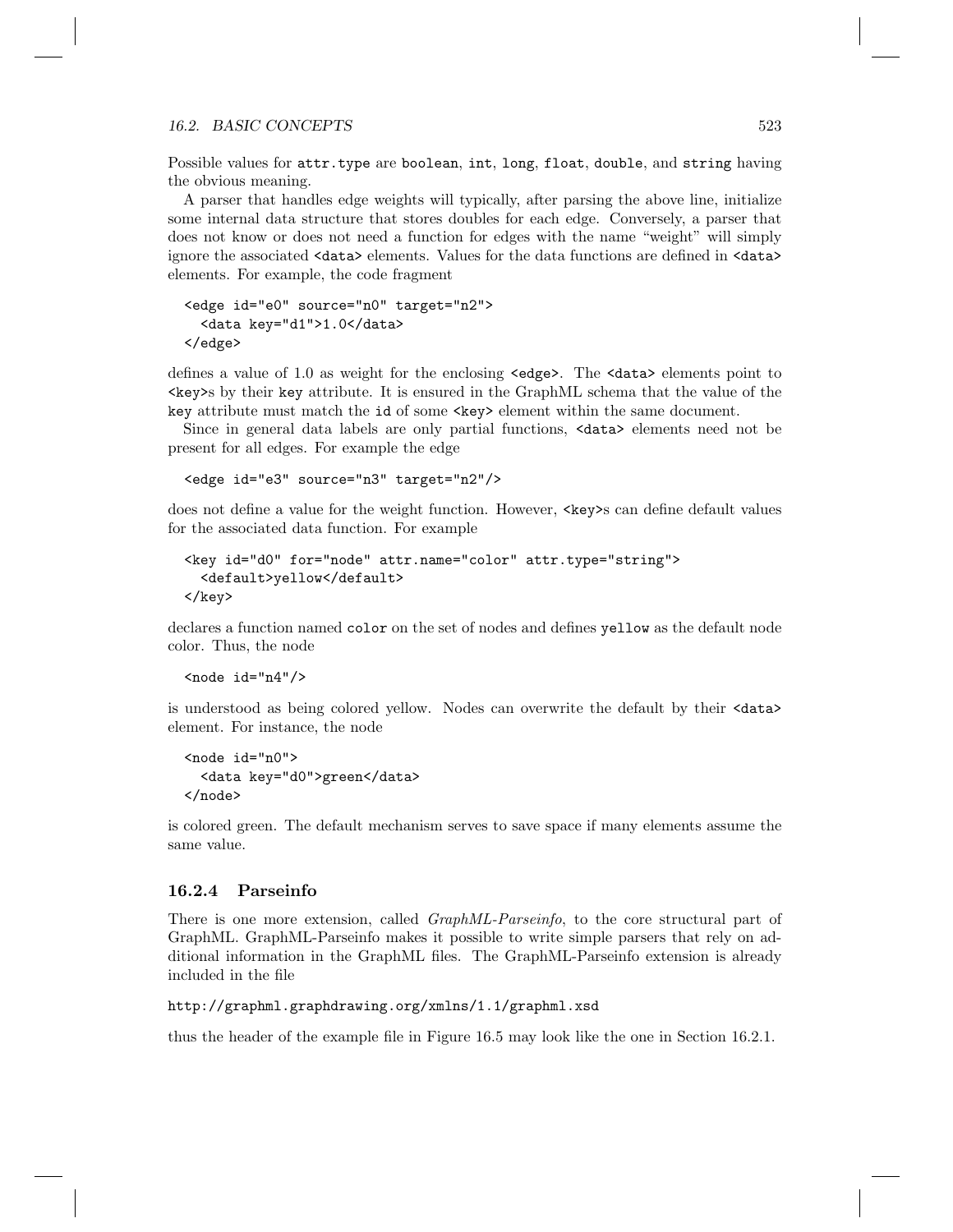```
<?xml version="1.0" encoding="UTF-8"?>
<graphml>
  <graph id="G" edgedefault="directed"
        parse.nodes="11" parse.edges="12"
        parse.maxindegree="2"
        parse.maxoutdegree="3"
        parse.nodeids="canonical"
        parse.edgeids="free"
        parse.order="nodesfirst">
   <node id="n0" parse.indegree="0" parse.outdegree="1"/>
   <node id="n1" parse.indegree="0" parse.outdegree="1"/>
   <node id="n2" parse.indegree="2" parse.outdegree="1"/>
   <node id="n3" parse.indegree="1" parse.outdegree="2"/>
   <node id="n4" parse.indegree="1" parse.outdegree="1"/>
   <node id="n5" parse.indegree="2" parse.outdegree="1"/>
   <node id="n6" parse.indegree="1" parse.outdegree="2"/>
   <node id="n7" parse.indegree="2" parse.outdegree="0"/>
   <node id="n8" parse.indegree="1" parse.outdegree="3"/>
   <node id="n9" parse.indegree="1" parse.outdegree="0"/>
   <node id="n10" parse.indegree="1" parse.outdegree="0"/>
   <edge id="edge0001" source="n0" target="n2"/>
   <edge id="edge0002" source="n1" target="n2"/>
   <edge id="edge0003" source="n2" target="n3"/>
   <edge id="edge0004" source="n3" target="n5"/>
   <edge id="edge0005" source="n3" target="n4"/>
   <edge id="edge0006" source="n4" target="n6"/>
   <edge id="edge0007" source="n6" target="n5"/>
   <edge id="edge0008" source="n5" target="n7"/>
   <edge id="edge0009" source="n6" target="n8"/>
   <edge id="edge0010" source="n8" target="n7"/>
   <edge id="edge0011" source="n8" target="n9"/>
   <edge id="edge0012" source="n8" target="n10"/>
  </graph>
</graphml>
```
Figure 16.5 Example demonstrating the use of *GraphML-Parseinfo* meta data.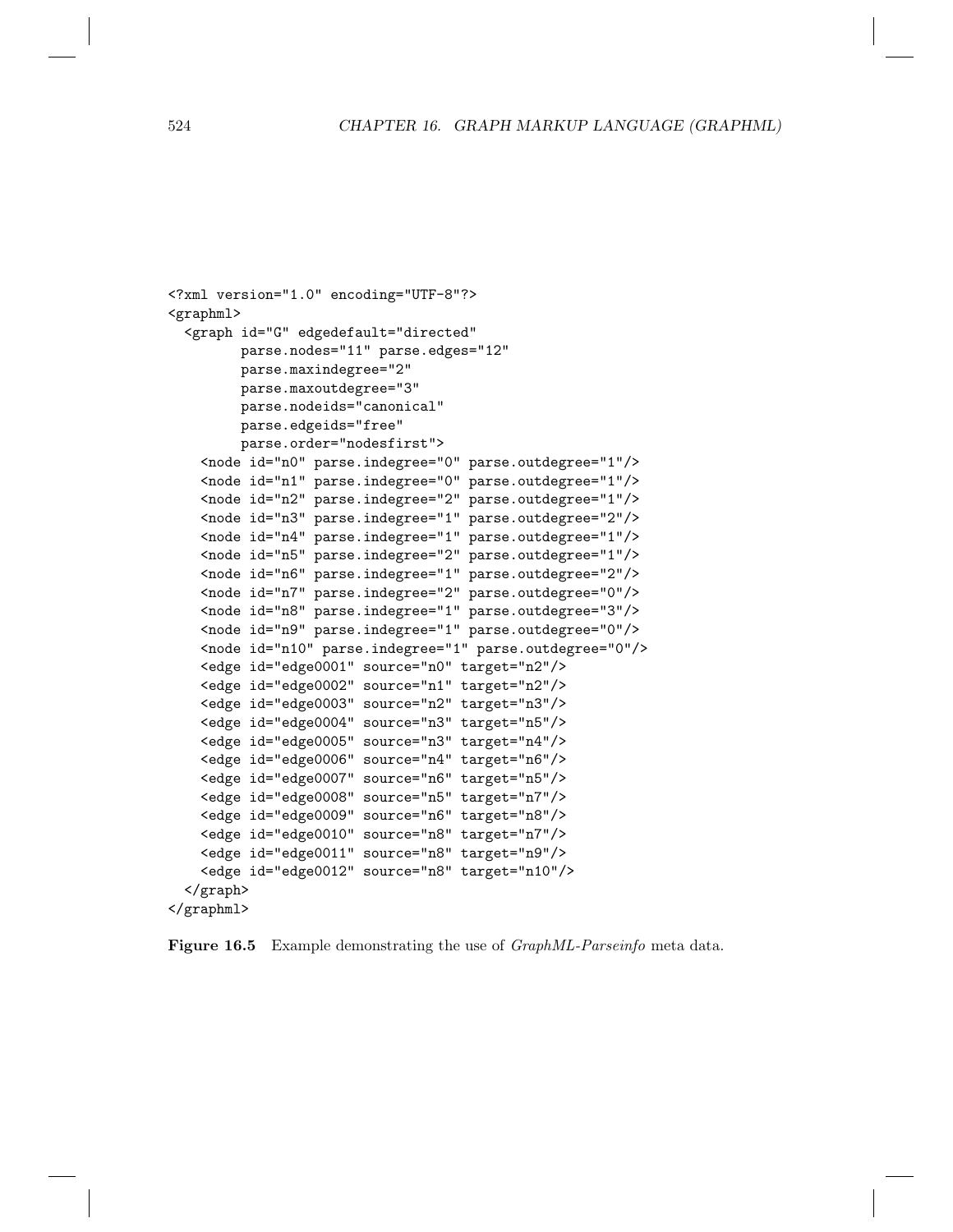#### 16.3. ADVANCED CONCEPTS 525

To make it possible to implement optimized parsers for GraphML documents, meta-data can be attached as XML-attributes to some GraphML elements. There are two kinds of meta-data intended for parsers: information about the number of elements and information about how specific data is encoded in the document. For instance, a parser that stores nodes and incident edges in (non-extensible) arrays can profit from information about the number of nodes in the graph and the nodes' degrees, respectively. All XML-attributes denoting meta-data for parsers are prefixed with parse.

For the first kind, information about the number of elements, the following XML-attributes for the <graph> element are defined. The value of the attribute parse.nodes gives the number of  $\langle$ node>s in the  $\langle$ graph>. Likewise, the value of parse.edges gives the number of <edge>s, parse.maxindegree is for the maximum indegree of the all <node>s in the <graph>, and parse.maxoutdegree for the maximum outdegree. For <node> elements the value of the attribute parse.indegree gives the indegree and parse.outdegree the outdegree of **<node>s**, respectively.

For the second kind, information about element encoding, the following XML-attributes for the <graph> element are defined. If the attribute parse.nodeids has the value canonical. all  $\langle$ node>s have identifiers following the pattern nX, where X denotes the number of occurrences of <node> elements before the current element. Otherwise the value of parse.nodeids equals free. The same holds for  $\leq$ edge>s for which the corresponding XML-attribute parse.edgeids is defined, with the only difference that the identifiers of  $\leq$ edge>s follow the pattern eX. The XML-attribute parse.order of <graph> gives information about the order in which <node> and <edge> elements occur in the <graph>. If parse.order assumes the value nodesfirst, all <node> elements appear the first occurrence of an <edge>. If parse order assumes the value adjacencylist, the declaration of a  $\langle$ node> is followed by the declaration of its adjacent  $\leq$  edge $\geq$ s. If parse.order assumes the value free, no order is imposed. The example in Figure 16.5 demonstrates the use of parse info meta-data.

#### 16.3 Advanced Concepts

In this section we discuss advanced topological features for graphs. The graph model from Section 16.2 is extended to include a *nesting hierarchy*, *hyperedges* and *ports*. Since many graph applications do not support these extended graph models, we describe at the end of each subsection the specified fall-back behavior.

The GraphML elements that are introduced in this section can be specified as the domain of data-functions, i.e., as the value of the for attributes of  $\langle \text{key}\rangle$ s (compare Section 16.2.3).

#### 16.3.1 Nested Graphs

GraphML supports *nested graphs*, i.e., graphs in which the nodes are hierarchically ordered. The hierarchy tree is encoded in the GraphML document tree. A  $\alpha$   $\alpha$   $\alpha$  in a GraphML document may contain a <graph> element which itself contains the <node>s which are in the hierarchy below this <node>.

Figure 16.6 is an example of a document describing a nested graph. Note that in the drawing of the graph the hierarchy is expressed by containment, i.e., a node  $u$  is below a node  $v$  in the hierarchy if and only if the graphical representation of  $u$  is entirely inside the graphical representation of v.

The edges between two nodes in a nested graph have to be declared in a graph that is an ancestor of both nodes in the hierarchy. Note that this is true for our example. Declaring the edge between node n3 and node n2 inside graph G1 would be wrong while declaring it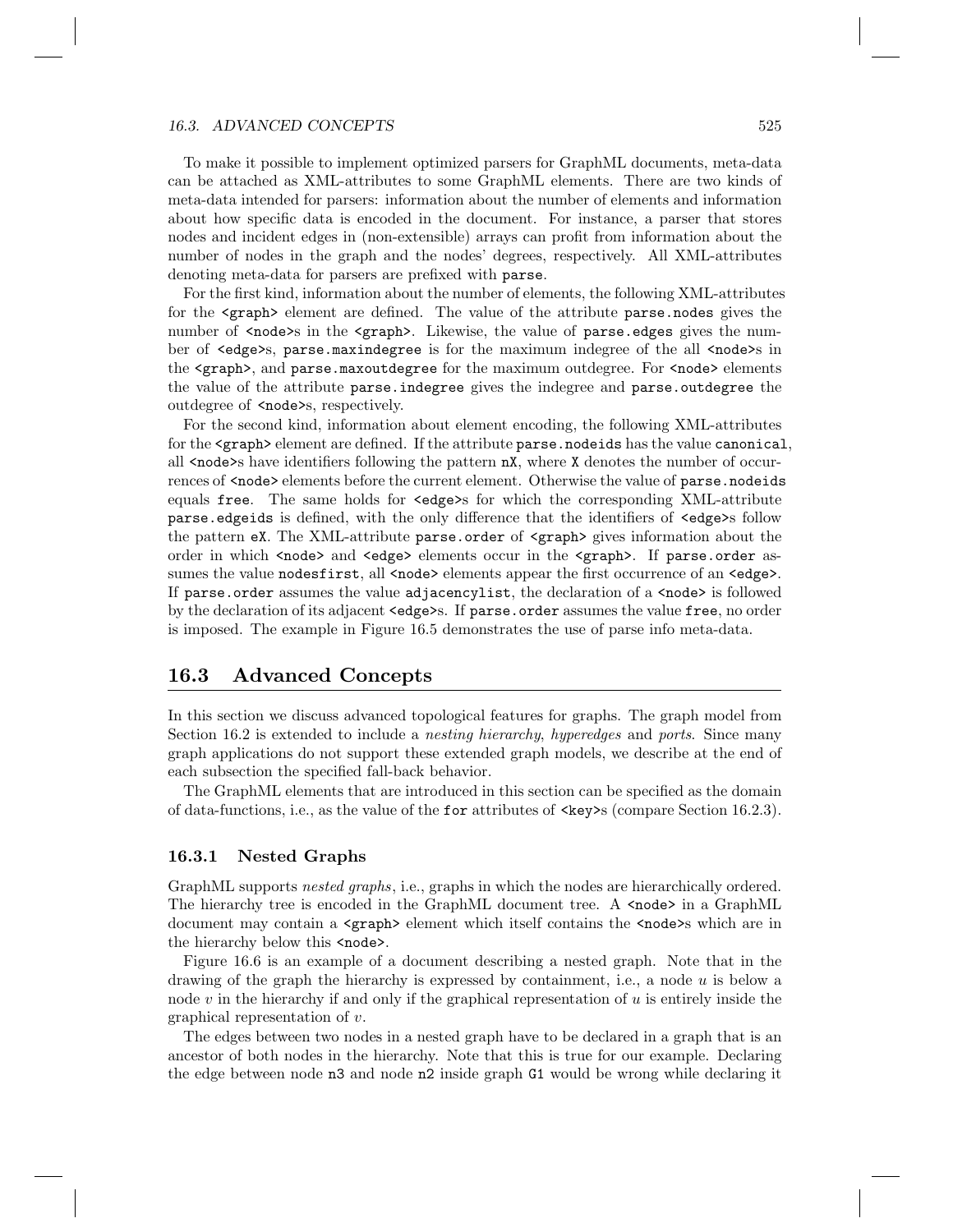1

 $\overline{2}$ 

```
<graphml>
  <graph id="G0" edgedefault="undirected">
    <node id="n1">
      <graph id="G1" edgedefault="undirected">
        <node id="n3"/>
        <sub>node</sub> id="n4"/></sub>
        <sub>node</sub> id="n5"/></sub>
        <edge source="n3" target="n4"/>
        <edge source="n4" target="n5"/>
     </graph>
    </node>
    <node id="n2">
      <graph id="G2" edgedefault="undirected">
        <node id="n6"/>
     </graph>
    </node>
    <edge source="n1" target="n2"/>
    <edge source="n3" target="n2"/>
    <edge source="n3" target="n6"/>
  </graph>
```
Figure 16.6 A nested graph.

</graphml>

in graph G0 is correct. A good policy is to place the edges at the least common ancestor of the nodes in the hierarchy.

The GraphML language includes an element called  $\triangleleft$  locator which makes it possible to define some of the document content in another file. More specifically, the elements <graph> and <node> can contain a <locator> element whose attribute xlink:href points to a file in which the content of this  $\langle \text{graph} \rangle$ , respectively  $\langle \text{node} \rangle$  is defined. If a particular <graph> or <node> element contains a <locator>, then this <graph>, respectively <node> does not contain any other element. For instance, the document fragment

```
<graph id="G0" edgedefault="undirected">
 <node id="n1">
    <graph id="G1" edgedefault="undirected">
      <locator xlink:href="content_of_G1.graphml"/>
   </graph>
 </node>
  ...
</graph>
```
(which is a modified version of the document in Figure 16.6) tells the parser that the content of the <graph> with id="G1" is defined in the file content of G1.graphml. Likewise, the content of  $\zeta$  conde>s can be outsourced to another file with the help of  $\zeta$  locator> elements.

For applications that cannot handle nested graphs, the fall-back behavior is to ignore nodes that are not contained in the top-level graph and to ignore edges that do not have both endpoints in the top-level graph.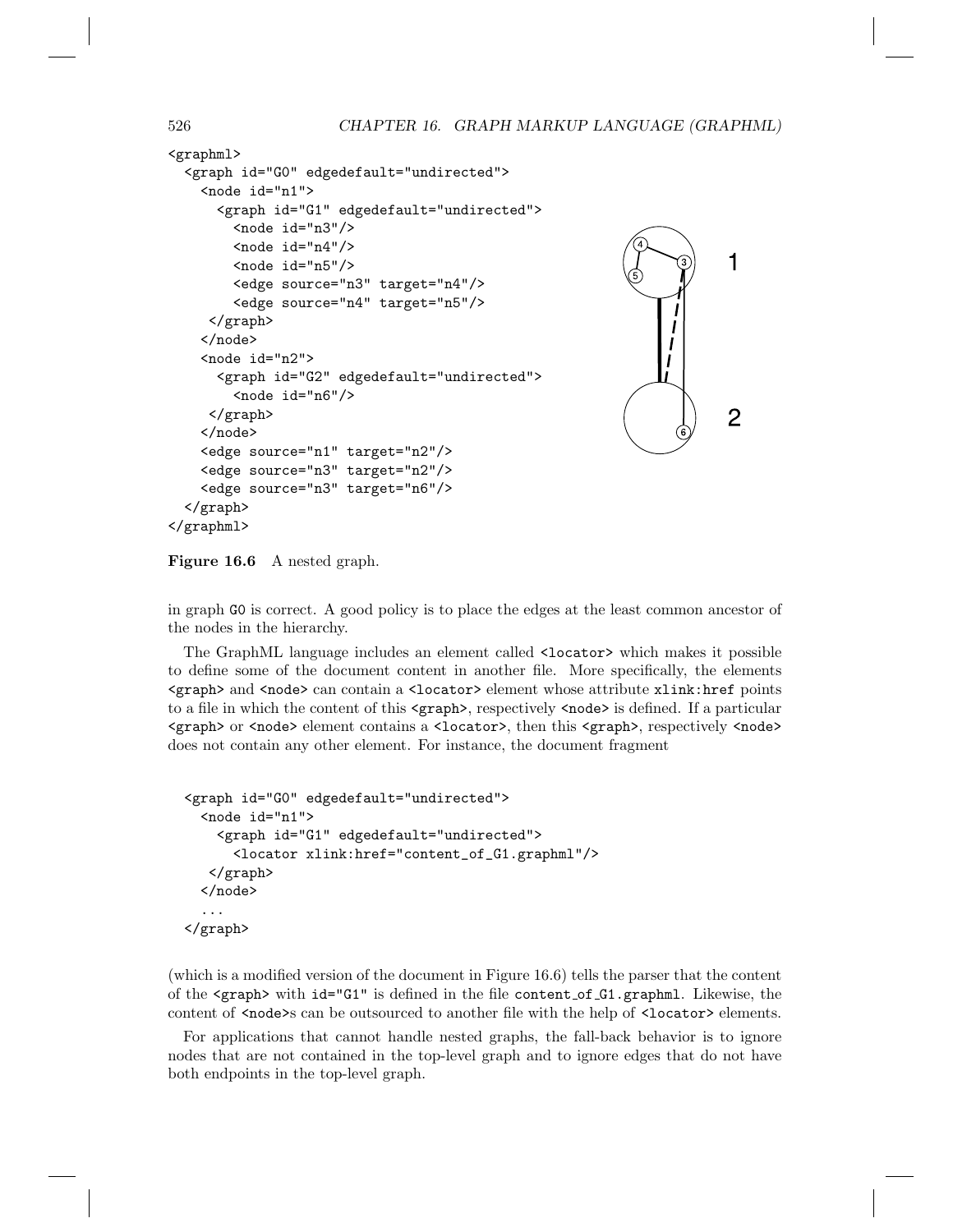#### 16.3. ADVANCED CONCEPTS 527

#### 16.3.2 Hypergraphs

Hyperedges are a generalization of edges in the sense that they do not only relate two endpoints to each other but rather express a relation between an arbitrary number of endpoints. Hyperedges are declared by a <hyperedge> element in GraphML. For each endpoint of the hyperedge, this <hyperedge> element contains an <endpoint> element. The <endpoint> element must have an XML-attribute node, which contains the id of a  $\langle \text{node} \rangle$  in the document. The example in Figure 16.7 contains two hyperedges and two edges. The hyperedges are illustrated by joining arcs, the edges by straight lines.

```
<?xml version="1.0" encoding="UTF-8"?>
<graphml>
  <graph id="G" edgedefault="undirected">
    <sub>node</sub> id="n0"/></sub>
    <sub>node</sub> id="n1"/></sub>
    <node id="n2"/>
    <node id="n3"/>
    <node id="n4"/>
    <sub>node</sub> id="n5"/></sub>
    <node id="n6"/>
    <hyperedge>
       <endpoint node="n0"/>
       <endpoint node="n1"/>
        <endpoint node="n2"/>
     </hyperedge>
    <hyperedge>
       <endpoint node="n3"/>
       <endpoint node="n4"/>
       <endpoint node="n5"/>
        <endpoint node="n6"/>
     </hyperedge>
    <hyperedge>
       <endpoint node="n1"/>
       <endpoint node="n3"/>
     </hyperedge>
    <edge source="n0" target="n4"/>
  </graph>
</graphml>
```


Figure 16.7 A hypergraph.

Note that edges can be either specified by an  $\leq$  edge> element or by a  $\leq$  hyperedge> element containing exactly two <endpoint> elements. Obviously, the latter option is only recommendable for applications that can handle hyperedges. The  $\leq$ ndpoint> elements have an optional attribute called type which may assume the values in, out, and undir and is set to undir by default. The fall-back behavior for applications that cannot handle hyperedges is simply to ignore them.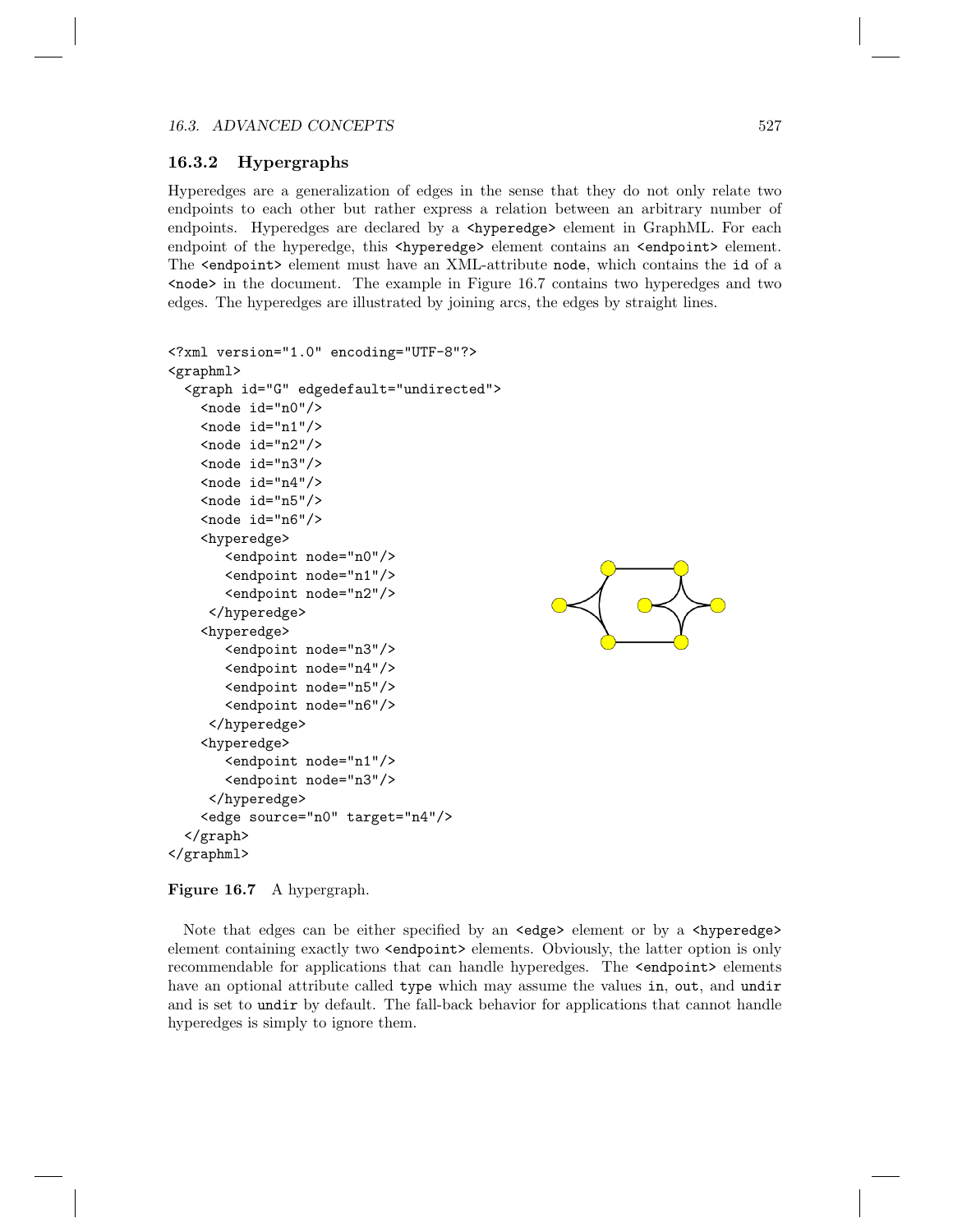#### 16.3.3 Ports

A node may specify different logical locations for edges and hyperedges to connect. The logical locations are called *ports*. As an analogy, think of the graph as a motherboard, the nodes as integrated circuits and the edges as connecting wires. Then the pins on the integrated circuits correspond to ports of a node.

The ports of a node are declared by  $\epsilon$  ports elements as children of the corresponding  $\langle \text{node} \rangle$  element.  $\langle \text{port} \rangle$  elements may be nested, i.e., they may contain  $\langle \text{port} \rangle$  elements themselves. Each <port> element must have an XML-attribute name, which is an identifier for this port. Port names are unique only within the enclosing  $\zeta$  node> (see the example in Figure 16.8). The <edge> element has optional XML-attributes sourceport and targetport with which an edge may specify the port on the source, resp. target, node. Correspondingly, the <endpoint> element has an optional XML-attribute port. An example of a GraphML document with ports is shown in Figure 16.8. The fall-back behavior for applications that can not handle ports is simply to ignore them.

```
<?xml version="1.0" encoding="UTF-8"?>
<graphml>
  <graph id="G" edgedefault="directed">
    <node id="n0">
      <port name="North"/>
      <port name="South"/>
      <port name="East"/>
      <port name="West"/>
    </node>
    <node id="n1">
      <port name="North"/>
      <port name="South"/>
      <port name="East"/>
      <port name="West"/>
    </node>
    <node id="n2">
      <port name="NorthWest"/>
      <port name="SouthEast"/>
    </node>
    <node id="n3">
      <port name="NorthEast"/>
      <port name="SouthWest"/>
    </node>
    <edge source="n0" target="n3"
          sourceport="North" targetport="NorthEast"/>
    <hyperedge>
       <endpoint node="n0" port="North"/>
       <endpoint node="n1" port="East"/>
       <endpoint node="n2" port="SouthEast"/>
     </hyperedge>
  </graph>
</graphml>
```
Figure 16.8 Document of a graph with ports.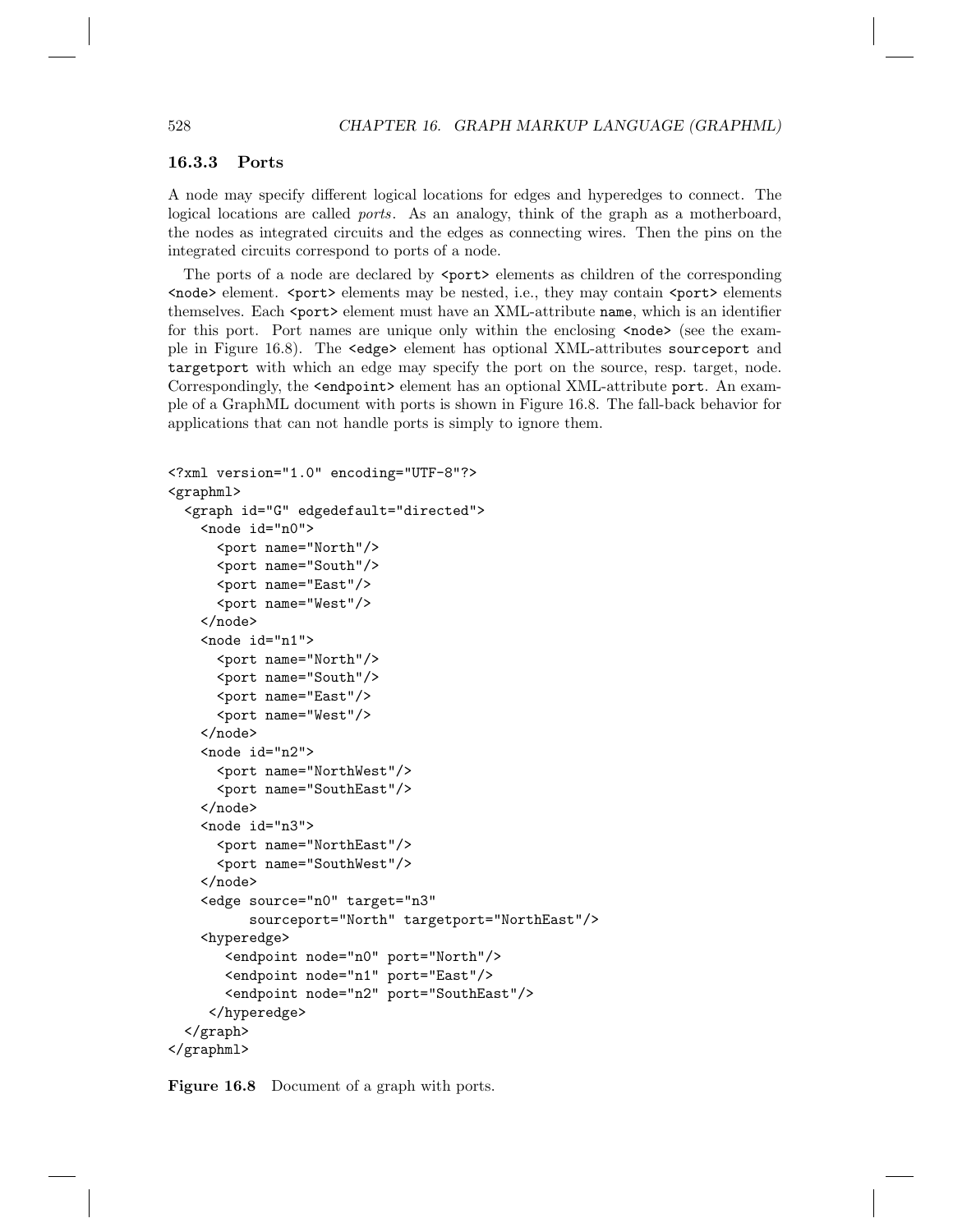#### 16.4 Extending GraphML

GraphML is designed to be easily extensible. With GraphML the topology of a graph and simple attributes of graph elements (see Section 16.2.3) can be serialized. To store more complex application data one has to extend GraphML which will be discussed in this section.

GraphML can be extended in two different ways: adding additional attributes to GraphML elements (discussed in Section 16.4.1) and extending the content of the <data> elements by allowing them to contain elements from other XML languages (discussed in Section 16.4.2).

Extensions of GraphML should be defined by an XML Schema (the other possibility, extending the DTD, is not described here). The Schema which defines the extension can be derived from the GraphML Schema documents by using a standard mechanism similar to the one used by XHTML.

```
<?xml version="1.0" encoding="UTF-8"?>
<xs:schema
  targetNamespace="http://graphml.graphdrawing.org/xmlns"
  xmlns="http://graphml.graphdrawing.org/xmlns"
  xmlns:xlink="http://www.w3.org/1999/xlink"
  xmlns:xs="http://www.w3.org/2001/XMLSchema"
  elementFormDefault="qualified"
  attributeFormDefault="unqualified">
<xs:import namespace="http://www.w3.org/1999/xlink"
           schemaLocation="xlink.xsd"/>
<xs:redefine
 schemaLocation="http://graphml.graphdrawing.org/xmlns/1.1/graphml.xsd">
  <xs:attributeGroup name="node.extra.attrib">
   <xs:attributeGroup ref="node.extra.attrib"/>
   <xs:attribute ref="xlink:href" use="optional"/>
  </xs:attributeGroup>
</xs:redefine>
</xs:schema>
```
Figure 16.9 File graphml+xlink.xsd : an XML Schema Definition that extends the GraphML language by adding attribute  $xlink$ :href to element <node>.

#### 16.4.1 Adding XML-Attributes

In most cases, additional information can and should be attached to GraphML elements by usage of GraphML-Attributes (see Section 16.2.3). This assures readability for other GraphML parsers. However, sometimes it might be more convenient to use specific XML attributes. Suppose a graph whose nodes model WWW pages should be stored in GraphML. A node could then point to the associated page by storing the URL in an xlink:href attribute within the <node> element: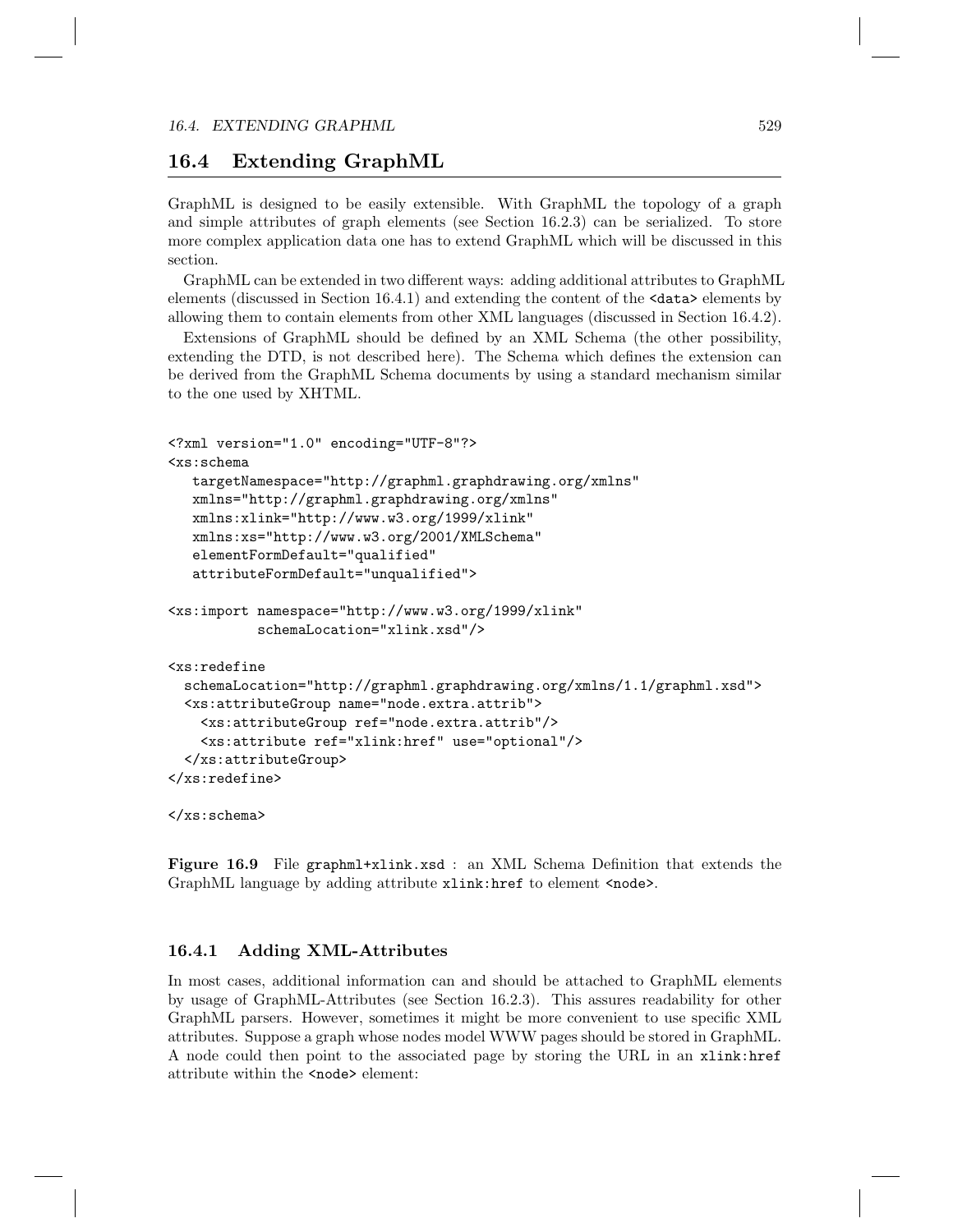<node id="n0" xlink:href="http://graphml.graphdrawing.org"/>

The string http://graphml.graphdrawing.org could as well be stored within a <data> element contained in the node n0. However, when storing this string as the value of the xlink:href attribute, then its semantic (being a URL) becomes more obvious.

The element  $\langle \text{node} \rangle$  as written above would not be valid for the core GraphML, since there is no xlink: href attribute defined for  $\langle \text{node} \rangle$ . To add XML attributes to GraphML elements one has to extend GraphML. This extension can be defined by an XML Schema. The document in Figure 16.9 is an XML Schema Definition that extends the GraphML language by adding the xlink: href attribute to <node>.

The document in Figure 16.9 has a <schema> element as its root element (every XML Schema Definition does so). The element <schema> has a couple of attributes:

#### targetNamespace="http://graphml.graphdrawing.org/xmlns"

specifies that the language defined by this document is GraphML. The next three lines specify the default namespace (identified by the GraphML URL) and the namespace prefixes for XLink and XMLSchema. The attributes elementFormDefault and attributeFormDefault are of no importance for this example.

The import instruction

```
<xs:import namespace="http://www.w3.org/1999/xlink"
           schemaLocation="xlink.xsd"/>
```
gives access to the XLink namespace (assumed that the Schema Definition for XLink is located at the file xlink.xsd).

The extension is done in the **stredefine** element. The attribute

schemaLocation="http://graphml.graphdrawing.org/xmlns/1.1/graphml.xsd"

of <redefine> specifies the file (part of) which is being redefined. The document fragment

```
<xs:attributeGroup name="node.extra.attrib">
 <xs:attributeGroup ref="node.extra.attrib"/>
  <xs:attribute ref="xlink:href" use="optional"/>
</xs:attributeGroup>
```
extends the *attribute group* called node.extra.attrib which (by the core GraphML specification) is an empty set, but included in the attribute-list of the element  $\langle$ **node** $\rangle$ . After redefinition, this attribute group has its old content plus one more attribute, namely xlink:href. This attribute is declared as being optional for <node>. It is a good policy to always add the old content to the newly defined attribute groups, as there might be more than one Schema definitions extending the same attribute group.

As there is the attribute group node.extra.attrib for the element <node>, there are corresponding attribute groups for all GraphML elements. These attribute groups are empty in the core GraphML definition but can be extended as illustrated above.

The schema graphml+xlink.xsd can be used to validate the document shown in Figure 16.10.

Storing additional information directly in the attributes of GraphML elements, as illustrated in this section, may seem to be preferable to storing them within a <data> element, as explained in Section 16.2.3 (at least it can be observed that less characters are necessary). However, such a user-specified extension comes at a price: since these non-standard attributes are not declared by  $\langle \text{key} \rangle$  elements, GraphML parsers might not be able to handle them.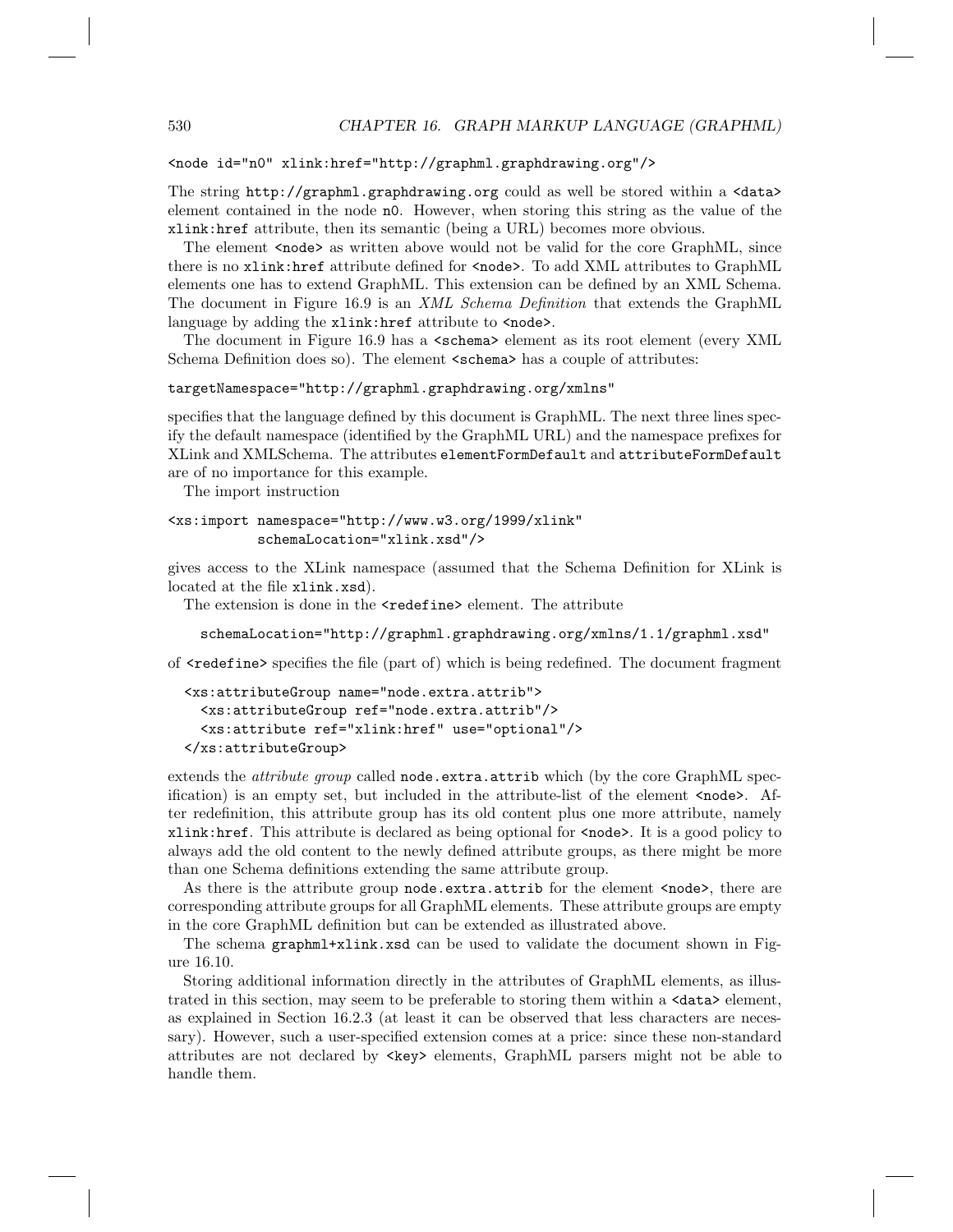```
16.4. EXTENDING GRAPHML 531
```

```
<?xml version="1.0" encoding="UTF-8"?>
<graphml xmlns="http://graphml.graphdrawing.org/xmlns"
            xmlns:xlink="http://www.w3.org/1999/xlink"
            xmlns:xsi="http://www.w3.org/2001/XMLSchema-instance"
            xsi:schemaLocation="http://graphml.graphdrawing.org/xmlns
                                 graphml+xlink.xsd">
  <graph edgedefault="directed">
    <node id="n0" xlink:href="http://graphml.graphdrawing.org"/>
    <sub>node</sub> id="n1" /</sub>
    <edge source="n0" target="n1"/>
  </graph>
</graphml>
```
Figure 16.10 A document that can be validated with the XSD shown in Figure 16.9. Note that the schemaLocation attribute of <graphml> points to the file graphml+xlink.xsd.

#### 16.4.2 Adding Structured Content

In some cases it might be convenient to use other XML languages to represent data in GraphML. For example a user wants to store images for nodes, written in SVG, as in the following document fragment.

```
...
xmlns:svg="http://www.w3.org/2000/svg"
   ...
<sub>node</sub> id="n0" ></sub>
  <data key="k0">
    <svg:svg width="4cm" height="8cm" version="1.1">
      <svg:ellipse cx="2cm" cy="4cm" rx="2cm" ry="1cm" />
    </svg:svg>
  </data>
</node>
   ...
```
The attributes of <svg> and <ellipse> could also be stored in data functions as described in Section 16.2.3. However, the representation above is much more convenient, since applications can use existing parsers or viewers for SVG images.

GraphML can be extended to validate such a document. Arbitrary elements can be added to the content of <data>—but only to <data>—while the core GraphML cannot be changed. This decision has been made to ensure that parsers can understand at least the structural part and ignore possibly unknown content of <data>.

Figure 16.11 shows the XML Schema Definition that adds SVG elements to the content of <data>.

The schema in Figure 16.11 is similar to the one in Figure 16.9. First the namespace declarations are made. Then the SVG namespace is imported. As before, the extension is done in the  $\zeta$  redefine beloment. Within this element the *complex type* data-extension.type is extended by the SVG element  $\langle s v g \rangle$ . data-extension.type is the *base-type* for the content of the elements <data> and <default>. This type has empty content in the core GraphML definition, but can be extended by arbitrary XML elements.

Documents that are validated against the Schema in Figure 16.11 can thus have  $\alpha$ elements that contain  $\langle s v g \rangle$ . An example is shown in Figure 16.12. The node with id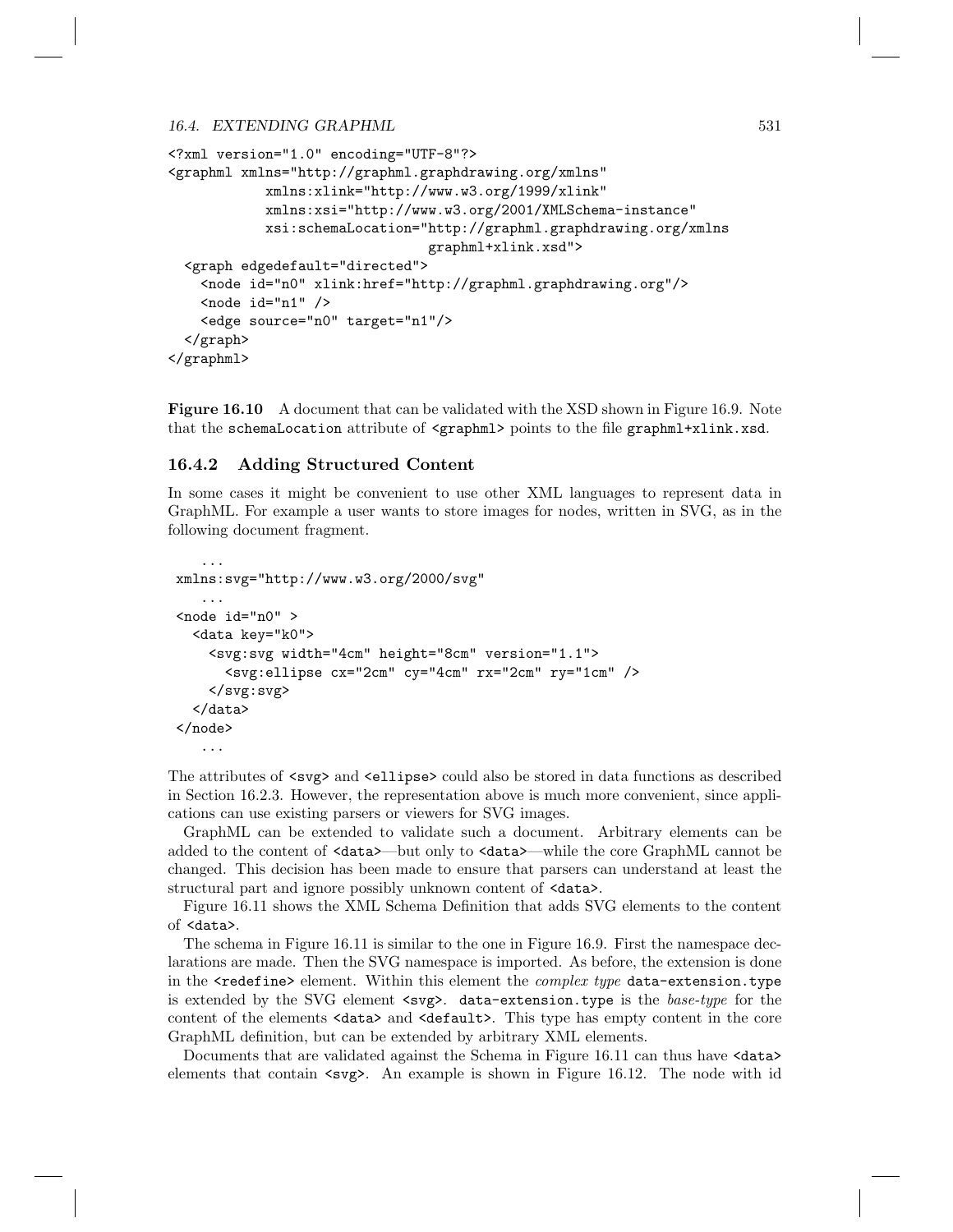```
<?xml version="1.0" encoding="UTF-8"?>
<xs:schema
  targetNamespace="http://graphml.graphdrawing.org/xmlns"
  xmlns="http://graphml.graphdrawing.org/xmlns"
  xmlns:svg="http://www.w3.org/2000/svg"
  xmlns:xs="http://www.w3.org/2001/XMLSchema"
  elementFormDefault="qualified"
  attributeFormDefault="unqualified"
>
<xs:import namespace="http://www.w3.org/2000/svg"
           schemaLocation="svg.xsd"/>
<xs:redefine
    schemaLocation="http://graphml.graphdrawing.org/xmlns/1.1/graphml.xsd">
  <xs:complexType name="data-extension.type">
    <xs:complexContent>
      <xs:extension base="data-extension.type">
        <xs:sequence>
          <xs:element ref="svg:svg"/>
        </xs:sequence>
      </xs:extension>
    </xs:complexContent>
  </xs:complexType>
</xs:redefine>
```

```
</xs:schema>
```
Figure 16.11 File graphml+svg.xsd : an XML Schema Definition that extends the GraphML language by adding element <svg:svg> to the content of <data>.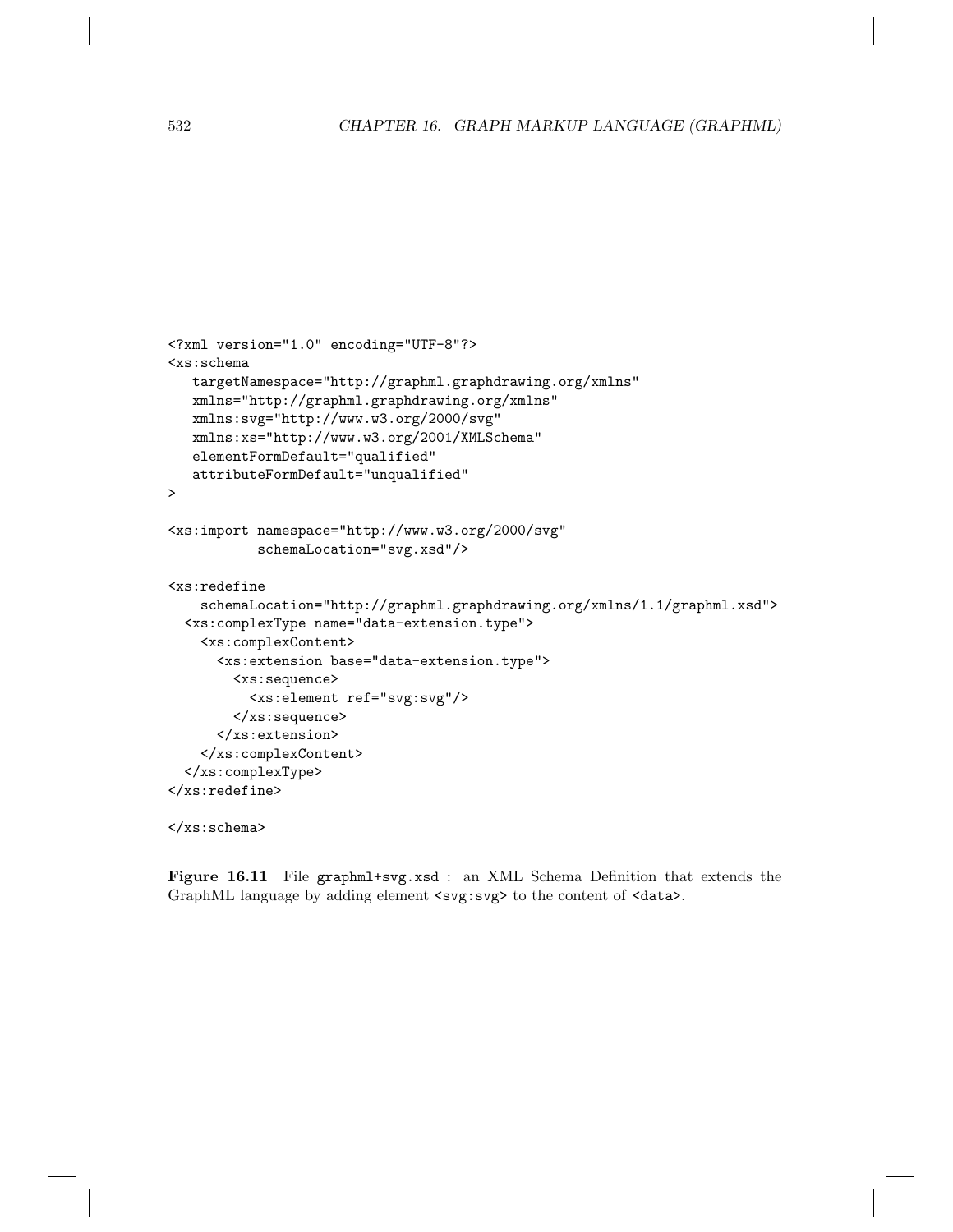```
<?xml version="1.0" encoding="UTF-8"?>
<graphml xmlns="http://graphml.graphdrawing.org/xmlns"
            xmlns:svg="http://www.w3.org/2000/svg"
            xmlns:xsi="http://www.w3.org/2001/XMLSchema-instance"
            xsi:schemaLocation="http://graphml.graphdrawing.org/xmlns
                                 graphml+svg.xsd">
  <key id="k0" for="node">
    <default>
      <svg:svg width="5cm" height="4cm" version="1.1">
        <svg:desc>Default graphical representation for nodes
        </svg:desc>
        <svg:rect x="0.5cm" y="0.5cm" width="2cm" height="1cm"/>
      </svg:svg>
    </default>
  </key>
  <key id="k1" for="edge">
    <desc>Graphical representation for edges
    </desc>
  </key>
  <graph edgedefault="directed">
    <node id="n0">
      <data key="k0">
        <svg:svg width="4cm" height="8cm" version="1.1">
          <svg:ellipse cx="2cm" cy="4cm" rx="2cm" ry="1cm" />
        </svg:svg>
      </data>
    </node>
    <sub>node</sub> id="n1" /></sub>
    <edge source="n0" target="n1">
      <data key="k1">
        <svg:svg width="12cm" height="4cm" viewBox="0 0 1200 400">
          <svg:line x1="100" y1="300" x2="300" y2="100"
           stroke-width="5" />
        </svg:svg>
      </data>
    </edge>
  </graph>
</graphml>
```
Figure 16.12 A document that can be validated with the XSD shown in Figure 16.11. Note that the schemaLocation attribute of <graphml> points to graphml+svg.xsd.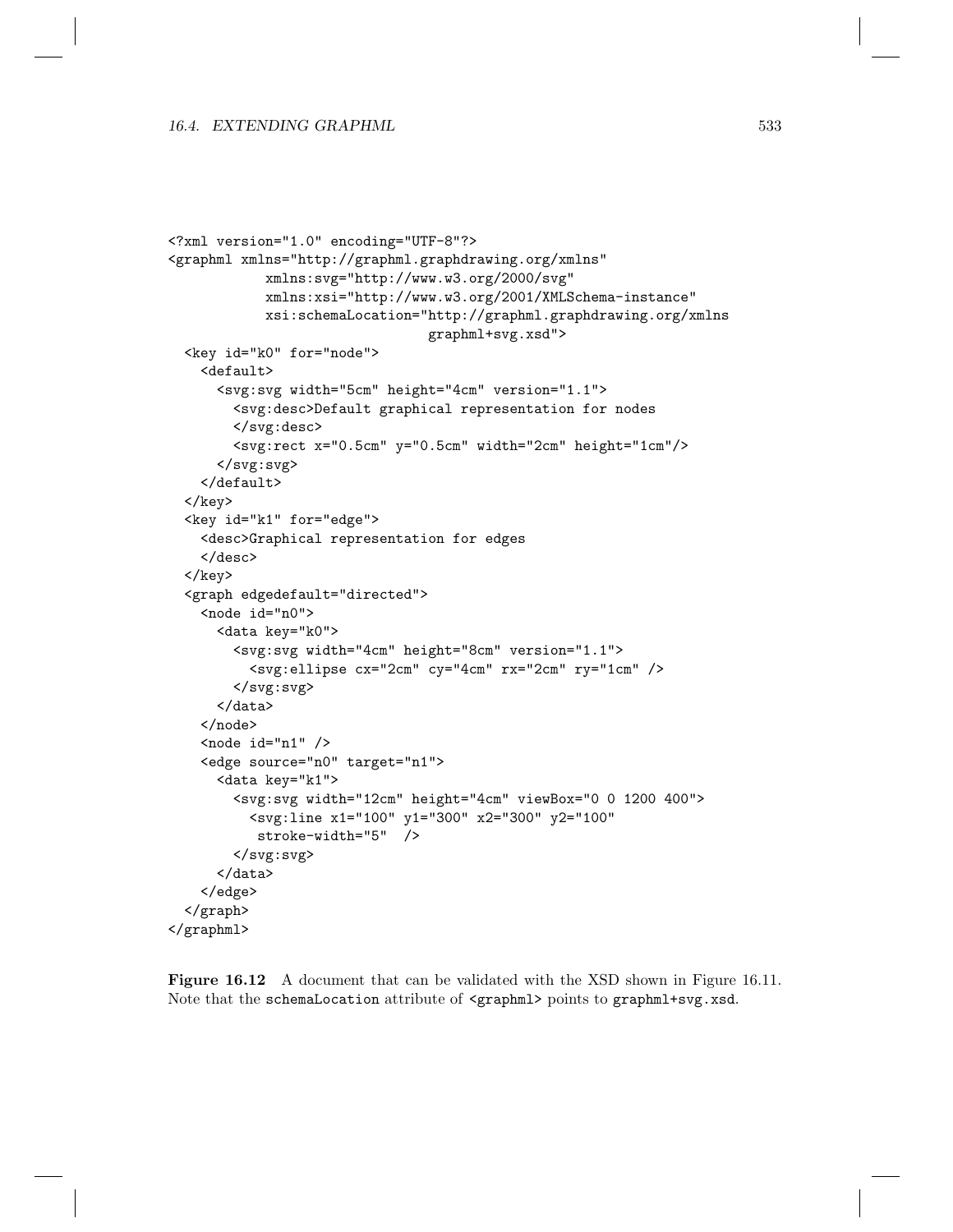n1 admits the default graphical representation given within key k0. The above example shows also the usefulness of XML Namespaces. There are two different <desc> elements, one in the GraphML namespace and one in the SVG namespace. Possible conflicts, due to elements from different XML languages that happen to have identical names, are resolved by different namespaces.

We note that it is not only possible to use other XML languages (like SVG) within GraphML. GraphML can also be used to represent graph data within extensible XML languages like SVG or XHTML. The possibility to combine modularly built XML languages ensures the reusability of parsers and other software. For example, SVG viewers could call graphdrawing software to layout graphs that are stored in GraphML within an SVG file.

#### 16.5 Transforming GraphML

It is straightforward to provide access to graphs represented in GraphML by adding input and output filters to an existing software application. However, we find that Extensible Stylesheet Language Transformations (XSLT) [W3Cc] offer a more natural way of exploiting XML data, in particular when the resulting format of a computation is again based on XML. The mappings that transform input GraphML documents to output documents are defined in XSLT style sheets and can be used stand-alone, as components of larger systems, or in, say, web services [BP04].

Basically, the transformations are defined in style sheets (sometimes also called transformation sheets), which specify how an input XML document gets transformed into an output XML document in a recursive pattern matching process. The underlying data model for XML documents is the Document Object Model (DOM), a tree of DOM nodes representing the elements, attributes, text etc., which is held completely in memory. Figure 16.13 shows the basic workflow of a transformation.



Figure 16.13 Workflow of an XSLT transformation. First, XML data is converted to a tree representation, which is then used to build the result tree as specified in the style sheet. Eventually, the result tree is serialized as XML. Taken from [BP04].

DOM trees can be navigated with the  $\overline{XPath}$  language, a sublanguage of XSLT: It expresses paths in the document tree seen from a particular context node (similar to a directory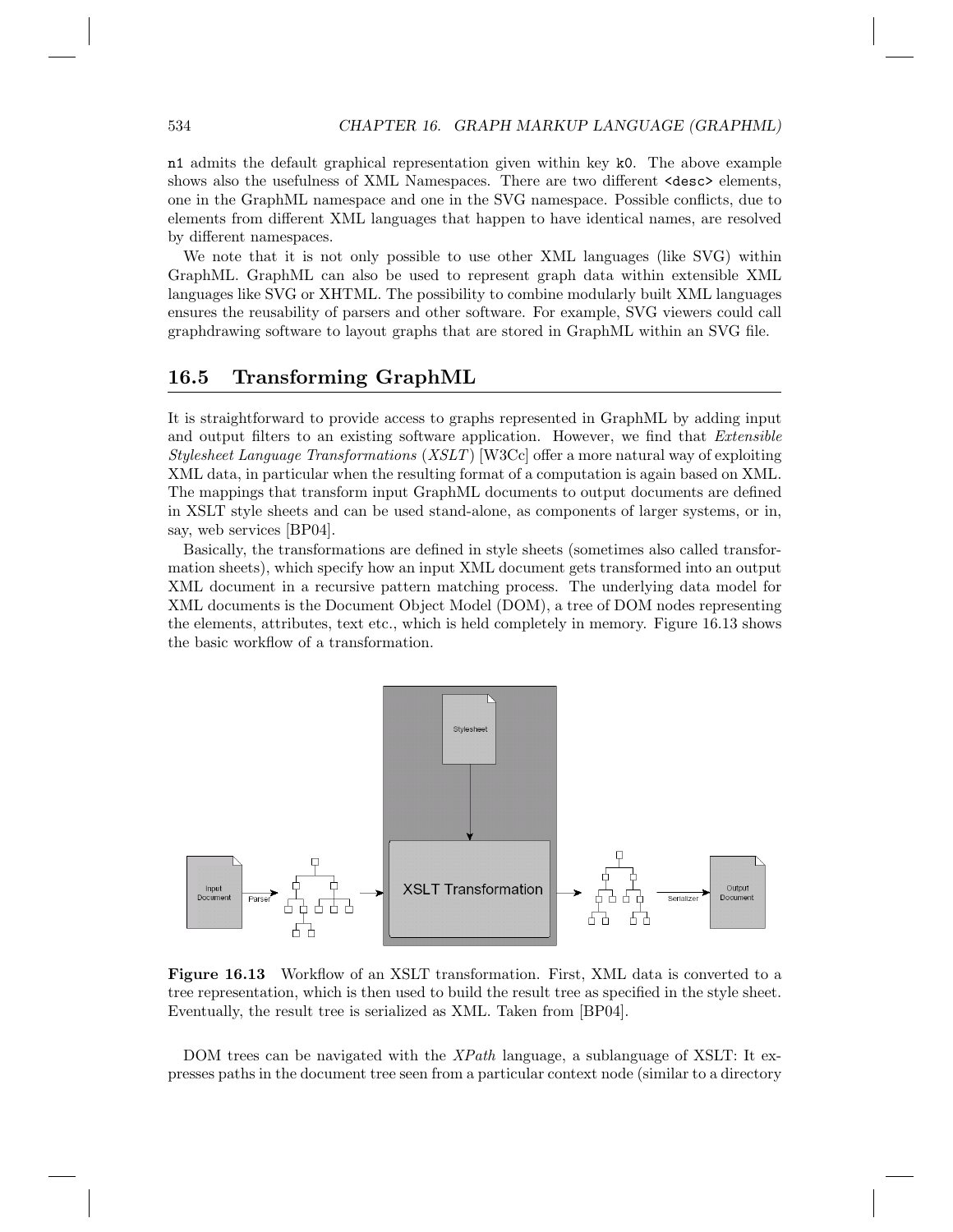#### 16.5. TRANSFORMING GRAPHML 535

tree of a file system) and serves to address sets of its nodes that satisfy given conditions. For example, if the context node is a  $\langle \text{graph} \rangle$  element, all node identifiers can be addressed by child::node/attribute::id, or node/@id as shorthand. Predicates can be used to specify more precisely which parts of the DOM tree to select; for example, the XPath expression edge[@source='n0']/data selects only those <data> children of <edge>s starting from the <node> with the given identifier.

The transformation process can be roughly described as follows: A style sheet consists of a list of templates, each having an associated pattern and a template body containing the actions to be executed and the content to be written to the output. Beginning with the root, the processor performs a depth-first traversal (in document order) through the DOM tree. For each DOM node it encounters, it checks whether there is a template whose pattern it satisfies; if so, it selects one of the templates and executes the actions given in that template body (potentially with further recursive pattern matching for the subtrees), and does not do any further depth-first traversal for the DOM subtree rooted at that DOM node; else, it automatically continues the depth-first traversal recursively at each of its children. See Figure 16.14 for an example of an XSLT transformation sheet.

#### 16.5.1 Means of Transformation

The expressivity and usefulness of XSLT transformations goes beyond their original purpose of adding some style to the input. The following is an overview of some important basic concepts of XSLT and how these concepts can particularly be employed in order to formulate advanced GraphML transformations that also take into account the underlying combinatorial structure of the graph instead of only the DOM tree.

#### 16.5.2 Transformation Types

Since GraphML is designed as a general format not bound to a particular area of application, an abundance of XSLT use cases exist. However, we found that transformations can be filed into three major categories, depending on the actual purpose of transformation. Note that there may of course be transformations that belong to more than one of these categories.

Internal While one of GraphML's design goals is to require a well-defined interpretation for all GraphML files, there is no uniqueness the other way round, i.e., there are various GraphML representations for a graph; for example, its  $\langle$ node>s and  $\langle$ edge>s may appear in arbitrary order. However, applications may require their GraphML input to satisfy certain preconditions, such as the appearance of all  $\leq$ node>s before any  $\leq$ edge> in order to set up a graph in memory on-the-fly while reading the input stream.

Generally, some frequently arising transformations include

- pre- and postprocessing the GraphML file to make it satisfy given conditions, such as rearranging the markup elements or generating unique identifiers,
- inserting default values where there is no explicit entry, e.g., edge directions or default values for <data> tags,
- resolving XLink references in distributed graphs,
- filtering out unneeded <data> tags that are not relevant for further processing and can be dropped to reduce communication or memory cost, and
- converting between graph classes, for example eliminating hyperedges, expanding nested graphs, or removing multiedges.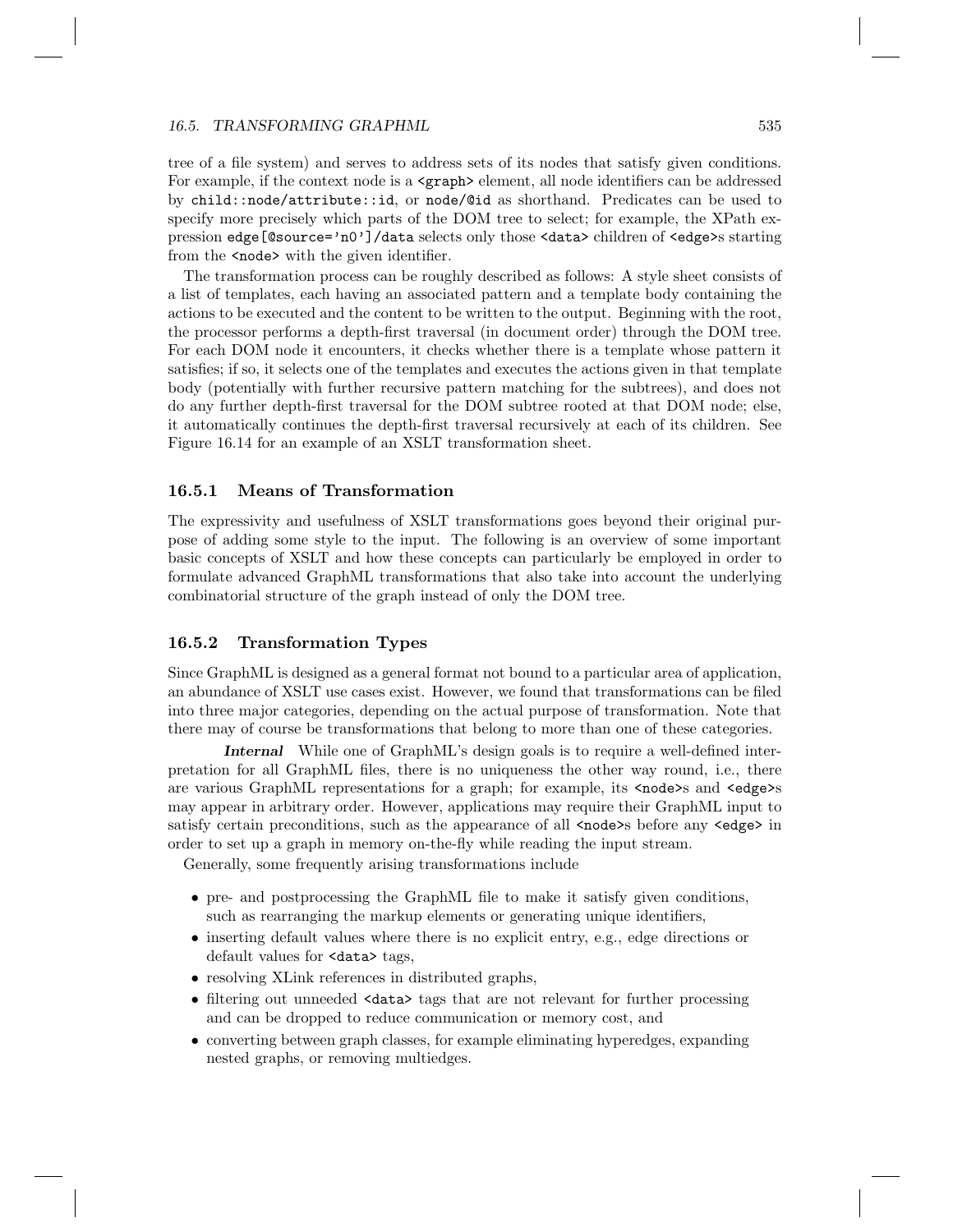```
<xsl:stylesheet version="2.0"
   xmlns:xsl="http://www.w3.org/1999/XSL/Transform">
  <xsl:output method="xml" indent="yes" encoding="iso-8859-1"/>
  <xsl:template match="data|desc|key|default"/> <!-- empty template-->
  <xsl:template match="/graphml">
   <graphml>
      <xsl:copy-of select="key|desc|@*"/>
      <xsl:apply-templates match="graph"/> <!-- process graph(s) -->
   </graphml>
  </xsl:template>
  <xsl:template match="graph"> <!-- override template -->
    <graph>
      <xsl:copy-of select="key|desc|@*"/>
      <xsl:copy-of select="node"/> <!-- nodes first -->
      <xsl:copy-of select="edge"/> <!-- then edges -->
   </graph>
  </xsl:template>
</xsl:stylesheet>
```
Figure 16.14 Example of an XSLT transformation sheet removing the elements <data>, <desc>, <key>, and <default> from the document and reorders nodes and edges such that all <node> elements appear before any <edge> element.

Format Conversion Although in recent years, GraphML and similar formats like GXL [Win02] and GML [GML] have become increasingly used in various areas of interest, there are still many applications and services not (yet) capable of processing them. To be compatible, formats need to be translatable to each other, preserving as much information as possible.

In doing so, it is essential to take into account possible structural mismatch in terms of both the graph models and concepts that can be expressed by the involved formats, and their support for additional data. Of course, the closer the conceptual relatedness between source and target format is, the simpler the style sheets typically are.

While conversion will be necessary in various settings, two use cases appear to be of particular importance:

- Conversion into another graph format: We expect GraphML to be used in many applications to archive attributed graph data and in Web services to transmit aspects of a graph. While it is easy to output GraphML, style sheets can be used to convert GraphML into other graph formats [BLP05] and can thus be used in translation services like GraphEx [Bri04].
- Export to some graphics format: Of course, graph-based tools in general and graph drawing tools in particular will have to export graphs in graphics formats for visualization purposes.

The transformation need not be applied to a filed document, but can also be carried out in memory by applications that ought to be able to export in some target format. Note that,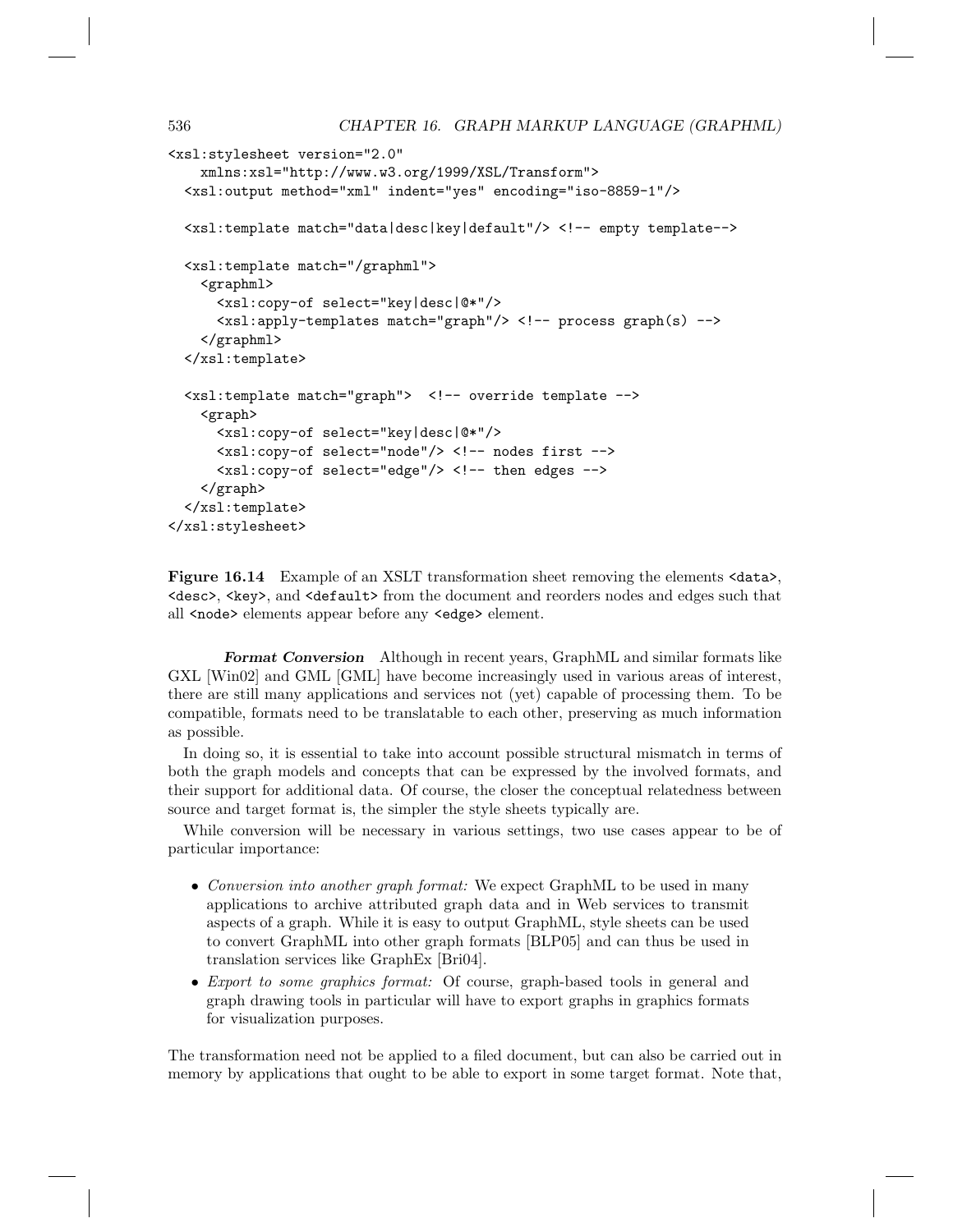#### 16.5. TRANSFORMING GRAPHML 537

even though XSLT is typically used for mapping between XML documents, it can also be utilized to generate non-XML output.

Algorithmic Algorithmic style sheets appear in transformations which create fragments in the output document that do not directly correspond to fragments in the input document, i.e., when there is structure in the source document that is not explicit in the markup. This is typical for GraphML data: For example, it is not possible to determine whether a given  $\langle \text{graph} \rangle$  contains cycles by just looking at the markup; some algorithm has to be applied to the represented graph.

To get a feel for the potential of algorithmic style sheets, we implemented some basic graph algorithms using XSLT, and with recursive templates, it proved powerful enough to formulate even more advanced algorithms. For example, a style sheet can be used to compute the distances from a single source to all other nodes or execute a layout algorithm, and then attach the results to  $<$ node>s in  $<$ data> labels.

#### 16.5.3 Language Binding

We found that pure XSLT functionality is expressive enough to solve even more advanced GraphML related problems. However, it suffers from some general drawbacks:

- With growing problem complexity, the style sheets tend to become disproportionately verbose.
- Algorithms must be reformulated in terms of recursive templates, and there is no way to use existing implementations.
- Computations may perform poorly, especially for large input. This is often due to excessive DOM tree traversal and overhead generated by template instantiation internal to the XSLT processor.
- There is no direct way of accessing system services, such as date functions or database connectivity.

Therefore, most XSLT processors allow the integration of extension functions implemented in XSLT or some other programming language. Usually, they support at least their native language. For example, Saxon [Sax] can access and use external Java classes since itself is written entirely in Java. In this case, extension functions are methods of Java classes available on the class path when the transformation is being executed, and get invoked within XPath expressions. Usually, they are static methods, thus staying compliant with XSLT's design idea of declarative style and freeness of side effects. However, XSLT allows to create objects and to call their instance-level methods by binding the created objects to XPath variables.

The architecture shown in Figure 16.15 consists of three layers:

- The style sheet that instantiates the wrapper and communicates with it
- A wrapper class (the actual XSLT extension) that converts GraphML markup to a wrapped graph object, and provides computation results
- Java classes for graph data structures and algorithms

Thus, the wrapper acts as a mediator between the graph object and the style sheet. The wrapper instantiates a graph object corresponding to the GraphML markup, and, for instance, applies a graph drawing algorithm to it. In turn, it provides the resulting coordinates and other layout data in order for the style sheet to insert it into the XML (probably GraphML) result of the transformation, or to do further computations.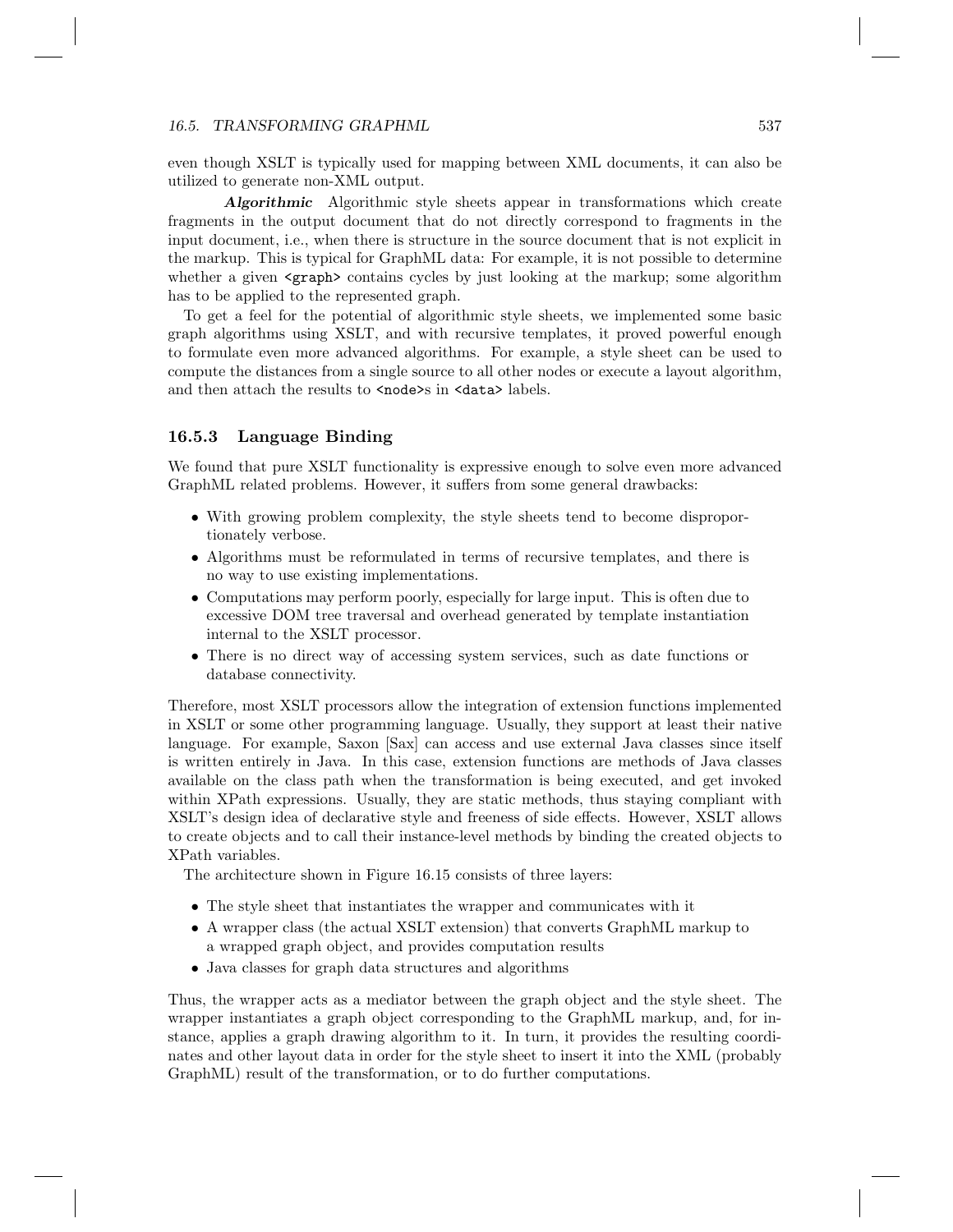

Figure 16.15 Using extension functions in XSLT. Taken from [BP04].

The approach presented here is only one of many ways of mapping an external graph description file to an internal graph representation. A stand-alone application could integrate a GraphML parser, build up its graph representation in memory apart from XSLT, execute a transformation, and serialize the result as GraphML output. However, the intrinsic advantage of using XSLT is that it generates output in a natural and embedded way, and that the output generation process can be customized easily.

XSL transformations are a simple, lightweight approach to processing graphs represented in GraphML. They have proven to be useful in various areas of application, when the target format of a transformation is GraphML again, or another format with a similar purpose, and the output structure does not vary too much from input.

They are even powerful enough to specify advanced transformations that go beyond mapping XML elements directly to other XML elements or other simple text units. However, advanced transformations may result in long-winded style sheets that are intricate to maintain, and most likely to be inefficient. Extension functions appear to be the natural way out of such difficulties.

We found that, as rule-of-thumb, XSLT should be used primarily to do the structural parts of a transformation, such as creating new elements or attributes, whereas specialized extensions are better for complex computations that are difficult to express or inefficient to run using pure XSLT.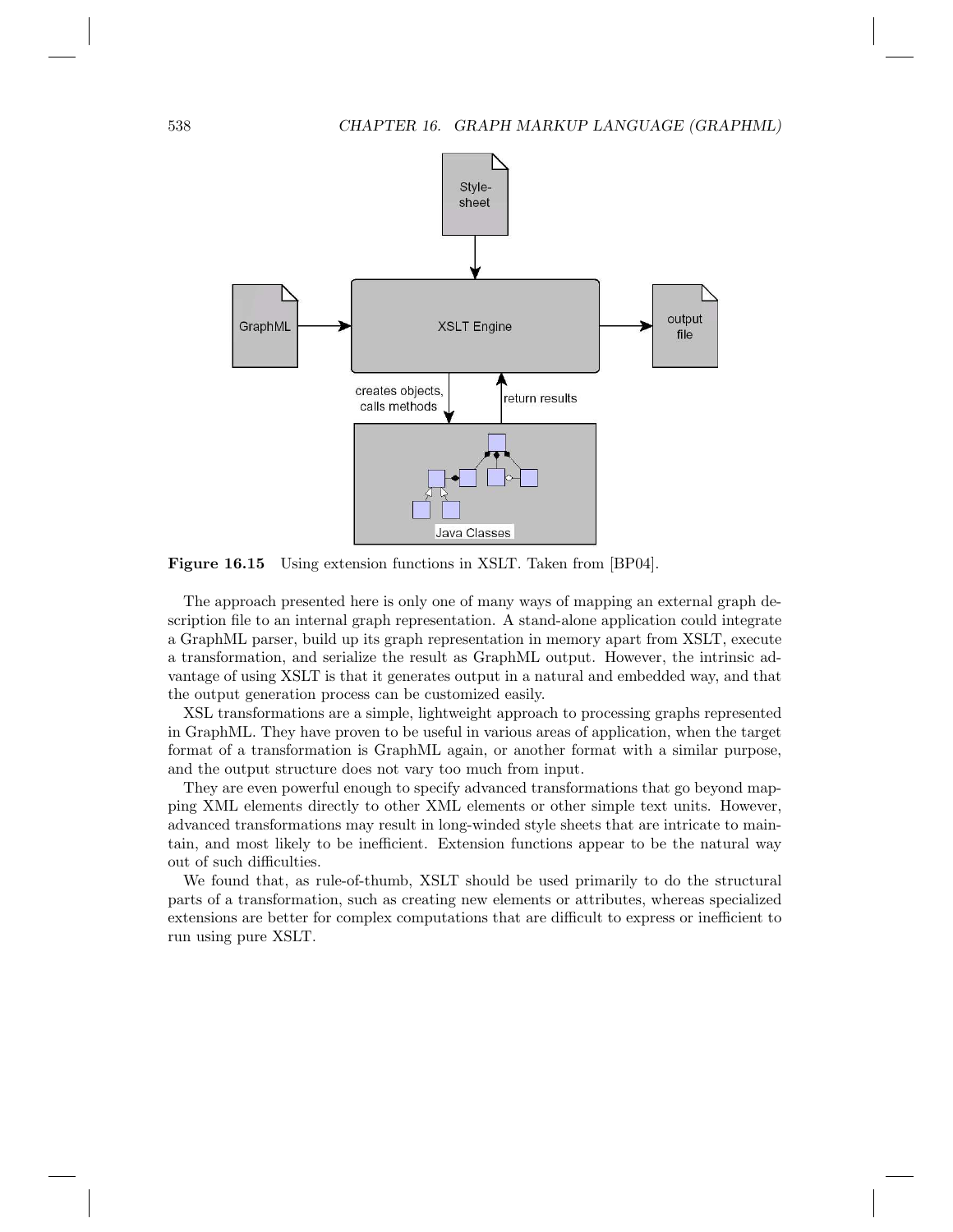### 16.6 Using GraphML

The easiest way to read and write GraphML files is to use a graph-processing software that can handle this format. GraphML is the principal  $I/O$  format of visone  $[BBB<sup>+</sup>02]$  and of the graph editor yEd from yWorks.<sup>1</sup> Besides these there are several software tools or libraries that can either import or export (or both) GraphML, including Pajek [DMB05], ORA [CR04], and JUNG [OFS+05]. If a customary GraphML reader has to be implemented it is convenient to make use of one of many available XML parsers and adapt it to the purpose at hand.

<sup>1</sup>http://www.yworks.com/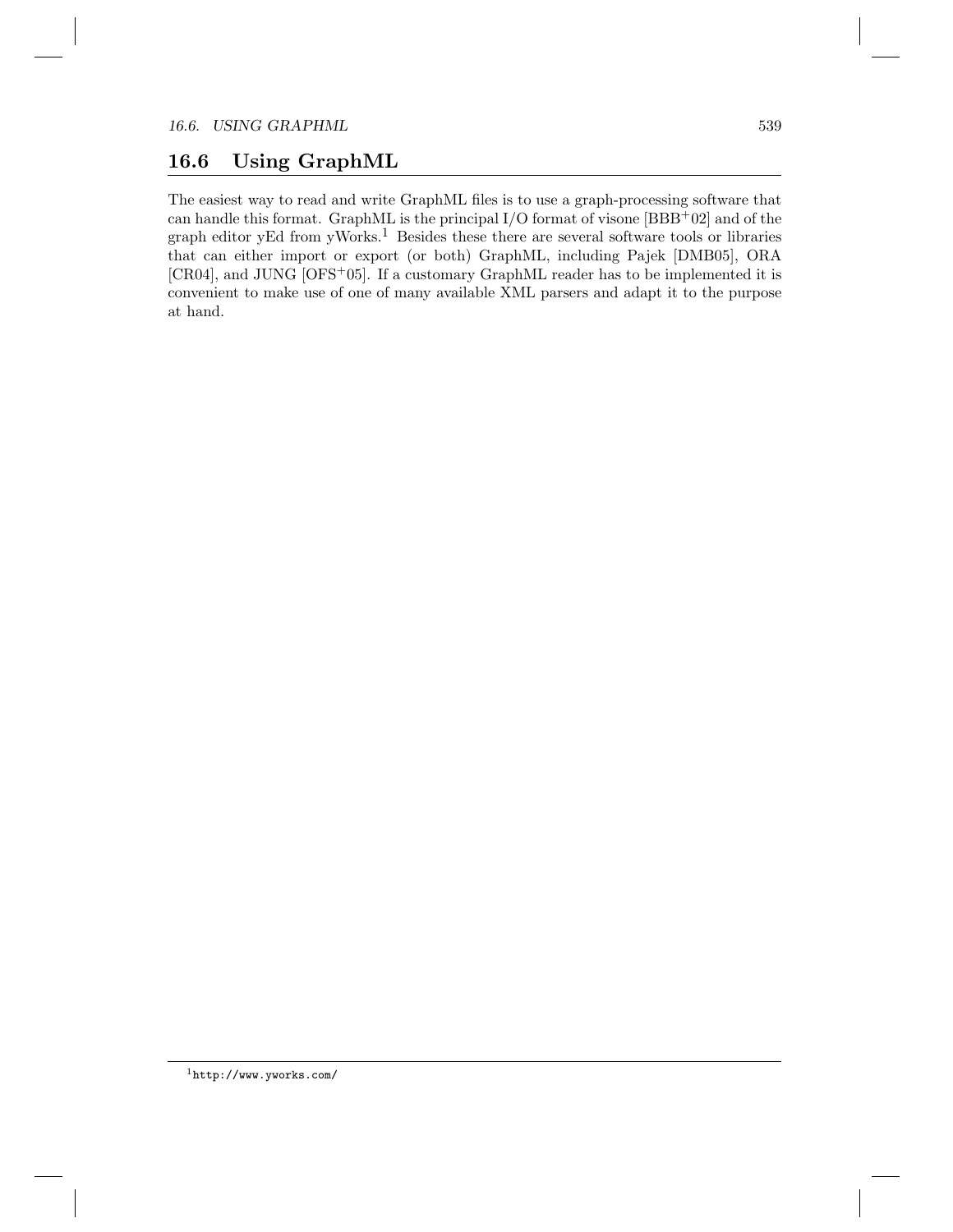## References

| $[BBB+02]$                  | Michael Baur, Marc Benkert, Ulrik Brandes, Sabine Cornelsen, Marco<br>Gaertler, Boris Köpf, Jürgen Lerner, and Dorothea Wagner. visone –<br>software for visual social network analysis. In Proc. 9th Intl. Symp. Graph<br>Drawing (GD '01), pages $463-464$ , 2002.                  |
|-----------------------------|---------------------------------------------------------------------------------------------------------------------------------------------------------------------------------------------------------------------------------------------------------------------------------------|
| [BEF99]                     | Stephen P. Borgatti, Martin G. Everett, and Linton C. Freeman. UCINET<br>$6.0.$ Analytic Technologies, 1999.                                                                                                                                                                          |
| BLP05                       | Ulrik Brandes, Jürgen Lerner, and Christian Pich. GXL to GraphML and<br>vice versa with XSLT. Electronic Notes in Theoretical Computer Science,<br>$127(1):113-125$ , 2005.                                                                                                           |
| [BMN01]                     | Ulrik Brandes, M. Scott Marshall, and Stephen C. North. Graph data<br>format workshop report. In Joe Marks, editor, Proceedings of the 8th<br>International Symposium on Graph Drawing (GD 2000), volume 1984 of<br>Lecture Notes in Computer Science, pages 410–418. Springer, 2001. |
| [BP04]                      | Ulrik Brandes and Christian Pich. GraphML transformation. In János<br>Pach, editor, Proceedings of the 11th International Symposium on Graph<br>Drawing $(GD'04)$ , volume 3383 of Lecture Notes in Computer Science,<br>pages 89–99. Springer, 2004.                                 |
| $\left[\text{Bri04}\right]$ | Stina Bridgeman. GraphEx: An improved graph translation service. In<br>Giuseppe Liotta, editor, Proceedings of the 11th International Symposium<br>on Graph Drawing (GD '03), volume 2912 of Lecture Notes in Computer<br>Science, pages 307-313. Springer, 2004.                     |
| [CR04]                      | Kathleen Carley and Jeffrey Reminga. ORA: Organization risk analyzer.<br>Technical Report CMU-ISRI-04-106, Carnegie Mellon University, 2004.                                                                                                                                          |
| [DBETT99]                   | Giuseppe Di Battista, Peter Eades, Roberto Tamassia, and Ioannis G.<br>Tollis. Graph Drawing: Algorithms for the Visualization of Graphs. Pren-<br>tice Hall, 1999.                                                                                                                   |
| [DMB05]                     | Wouter De Nooy, Andrej Mrvar, and Vladimir Batagelj. Exploratory<br>social network analysis with Pajek. Cambridge University Press, 2005.                                                                                                                                             |
| [GML]                       | Graph Modeling<br>GML.<br>The<br>Language<br>File<br>Format.<br>http://www.infosun.fmi.uni-passau.de/Graphlet/GML/.                                                                                                                                                                   |
| $[OFS+05]$                  | Joshua O'Madadhain, Danyel Fisher, Padhraic Smyth, Scott White, and<br>Yan-Biao Boey. Analysis and visualization of network data using JUNG.<br>Journal of Statistical Software, 2005.                                                                                                |
| [Sax]                       | Saxon<br>Saxon<br>Open<br>Source<br>home<br>Project.<br>page.<br>http://saxon.sourceforge.net/.                                                                                                                                                                                       |
| [STT81]                     | Kozo Sugiyama, Shojiro Tagawa, and Mitsuhiko Toda. Methods for visual<br>understanding of hierarchical system structures. IEEE Transactions on<br><i>Systems, Man and Cybernetics,</i> $11(2):109-125$ , February 1981.                                                               |
| [TRC03]                     | Max Tsvetovat, Jeffrey Reminga, and Kathleen Carley. DyNetML: In-<br>terchange format for rich social network data. In NAACSOS Conference,<br>Pittsburgh, PA, 2003.                                                                                                                   |
| [W3Ca]                      | W3C. Scalable Vector Graphics. http://www.w3.org/TR/SVG/.                                                                                                                                                                                                                             |
| [W3Cb]                      | W3C. SOAP. http://www.w3.org/TR/soap12-part0/.                                                                                                                                                                                                                                        |
| [W3Cc]                      | W3C. XSL Transformations. http://www.w3.org/TR/xslt/.                                                                                                                                                                                                                                 |